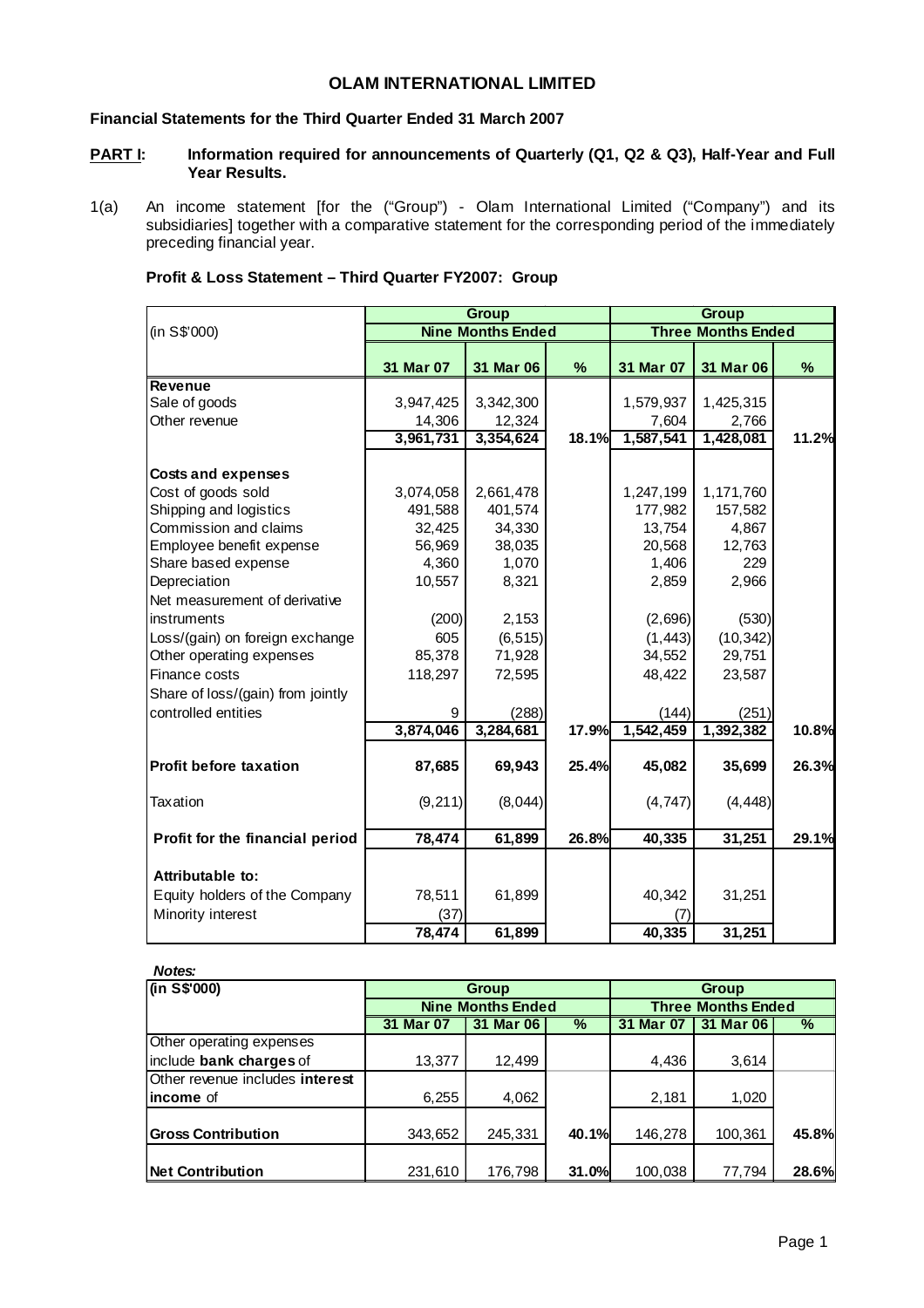1(b)(i) A Balance Sheet (for the Issuer and Group), together with a comparative statement as at the end of the immediately preceding financial year.

# **Balance Sheet: Group & Company**

| (in S\$'000)                                         | <b>Group</b> |             | <b>Company</b> |             |
|------------------------------------------------------|--------------|-------------|----------------|-------------|
|                                                      | 31 Mar 2007  | 30 Jun 2006 | 31 Mar 2007    | 30 Jun 2006 |
| <b>Non-current assets</b>                            |              |             |                |             |
| Property, plant and equipment                        | 89,568       | 72,518      | 1,422          | 1,130       |
| Subsidiary companies                                 |              |             | 49,685         | 42,072      |
| Deferred tax assets                                  | 8,466        | 4,608       | 6,148          | 2,652       |
| Investments                                          | 2,737        | 1,611       | 3,127          | 1,512       |
| Other receivables                                    | 516          | 453         | 516            | 453         |
| <b>Current assets</b>                                |              |             |                |             |
| Amounts due from subsidiary companies                |              |             | 330,348        | 255,095     |
| Trade receivables                                    | 608,620      | 426,778     | 411,739        | 263,317     |
| Margin accounts with brokers                         | 137,151      | 43,147      | 137,151        | 41,382      |
| Inventories                                          | 1,180,121    | 1,013,904   | 268,820        | 237,379     |
| Advance payments to suppliers                        | 230,141      | 160,669     | 88,272         | 63,128      |
| Advance payments to subsidiary companies             |              |             | 971,115        | 902,625     |
| Other receivables                                    | 206,440      | 138,622     | 77,986         | 26,554      |
| <b>Fixed deposits</b>                                | 46,921       | 133,885     | 42,047         | 125,306     |
| Cash and bank balances                               | 189,245      | 162,356     | 63,218         | 36,487      |
| Fair value of derivative financial instruments       | 239,297      | 199,614     | 238,330        | 195,412     |
|                                                      | 2,837,936    | 2,278,975   | 2,629,026      | 2,146,685   |
| <b>Current liabilities</b>                           |              |             |                |             |
| Trade payables and accruals                          | 224,122      | 134,874     | 143,965        | 88,823      |
| Other payables                                       | 35,906       | 31,712      | 26,696         | 26,256      |
| Amount due to bankers                                | 631,388      | 783,312     | 496,530        | 698,962     |
| Medium term notes                                    | 450,000      | 352,508     | 450,000        | 352,508     |
| Provision for taxation                               | 15,628       | 13,251      | 7,021          | 7,214       |
| Fair value of derivative financial instruments       | 326,953      | 213,458     | 321,967        | 208,211     |
|                                                      | 1,683,997    | 1,529,115   | 1,446,179      | 1,381,974   |
| <b>Net current assets</b>                            | 1,153,939    | 749,860     | 1,182,847      | 764,711     |
| <b>Non-current liabilities</b>                       |              |             |                |             |
| Term loans from banks                                | (475, 839)   | (213, 330)  | (475, 839)     | (213, 330)  |
| Medium term notes                                    | (340, 760)   | (127, 681)  | (340, 760)     | (127, 681)  |
| <b>Net assets</b>                                    | 438,627      | 488,039     | 427,146        | 471,519     |
| Equity attributable to equity holders of the Company |              |             |                |             |
| Share capital                                        | 396,954      | 396,954     | 396,954        | 396,954     |
| Reserves                                             | 41,657       | 91,032      | 30,192         | 74,565      |
|                                                      | 438,611      | 487,986     | 427,146        | 471,519     |
| <b>Minority interest</b>                             | 16           | 53          |                |             |
| <b>Total equity</b>                                  | 438.627      | 488,039     | 427,146        | 471,519     |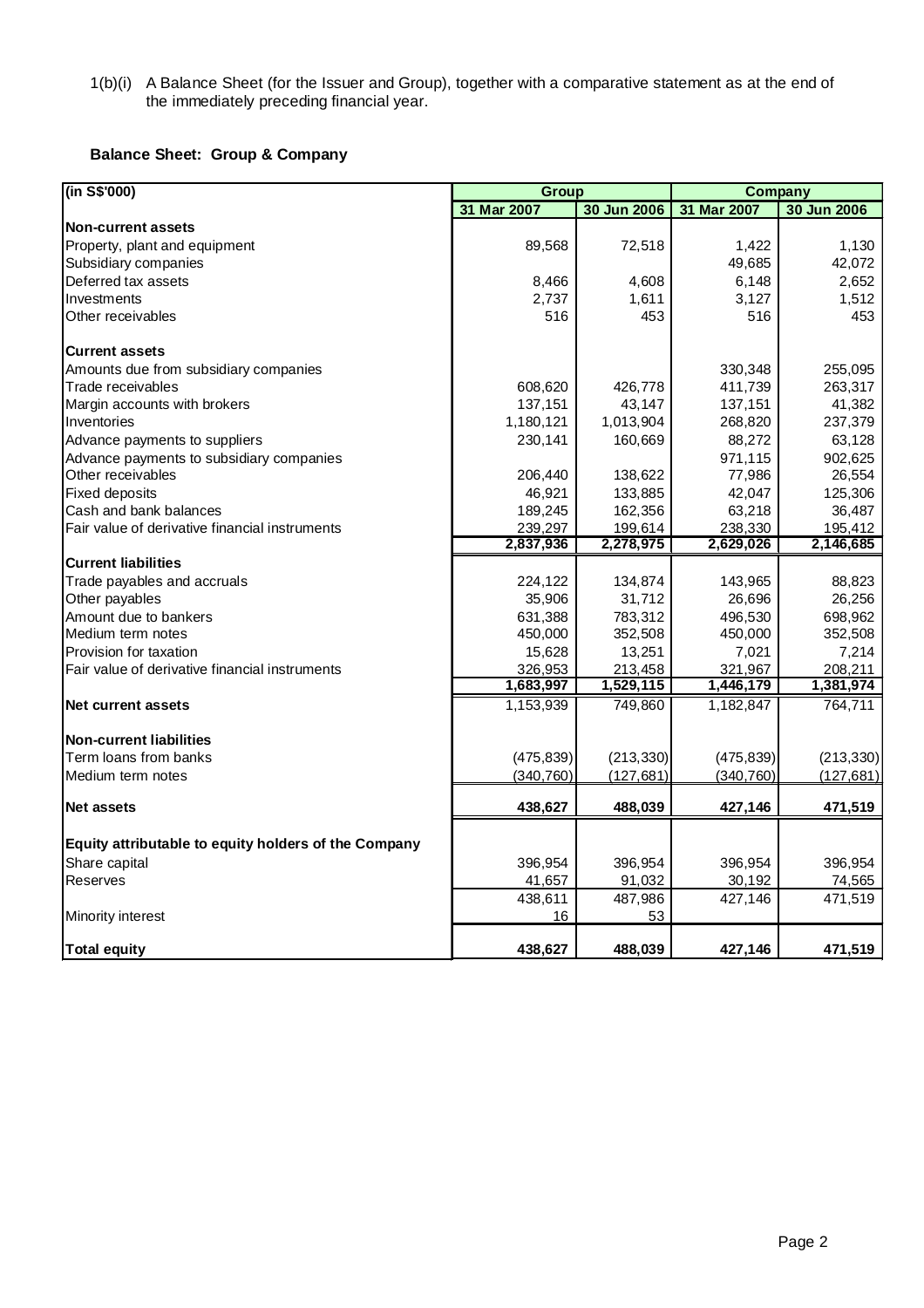# 1(b)(ii) Aggregate amount of Group's borrowings and debt securities.

# **Amount repayable in one year or less or on demand**

|                   |                | As at 31/03/2007 |                | As at 30/06/2006 |
|-------------------|----------------|------------------|----------------|------------------|
|                   | <b>Secured</b> | <b>Unsecured</b> | <b>Secured</b> | <b>Unsecured</b> |
|                   | (in S\$'000)   | (in S\$'000)     | (in S\$'000)   | (in S\$'000)     |
| Overdrafts        |                | 7.098            |                | 28,840           |
| Loans             |                | 624.290          |                | 754.472          |
| Medium Term Notes |                | 450,000          |                | 352,508          |
| Total             |                | 1,081,388        |                | 1,135,820        |

## **Amount repayable after one year**

|                             |                | As at 31/03/2007 |                | As at 30/06/2006 |
|-----------------------------|----------------|------------------|----------------|------------------|
|                             | <b>Secured</b> | <b>Unsecured</b> | <b>Secured</b> | <b>Unsecured</b> |
|                             | (in S\$'000)   | (in S\$'000)     | (in S\$'000)   | (in S\$'000)     |
| ILong Term Loans            |                | 475.839          |                | 213.330          |
| Long Term Medium Term Notes |                | 340,760          |                | 127,681          |
| <b>Total</b>                |                | 816,599          |                | 341.011          |

# **Details of any Collateral**

N/A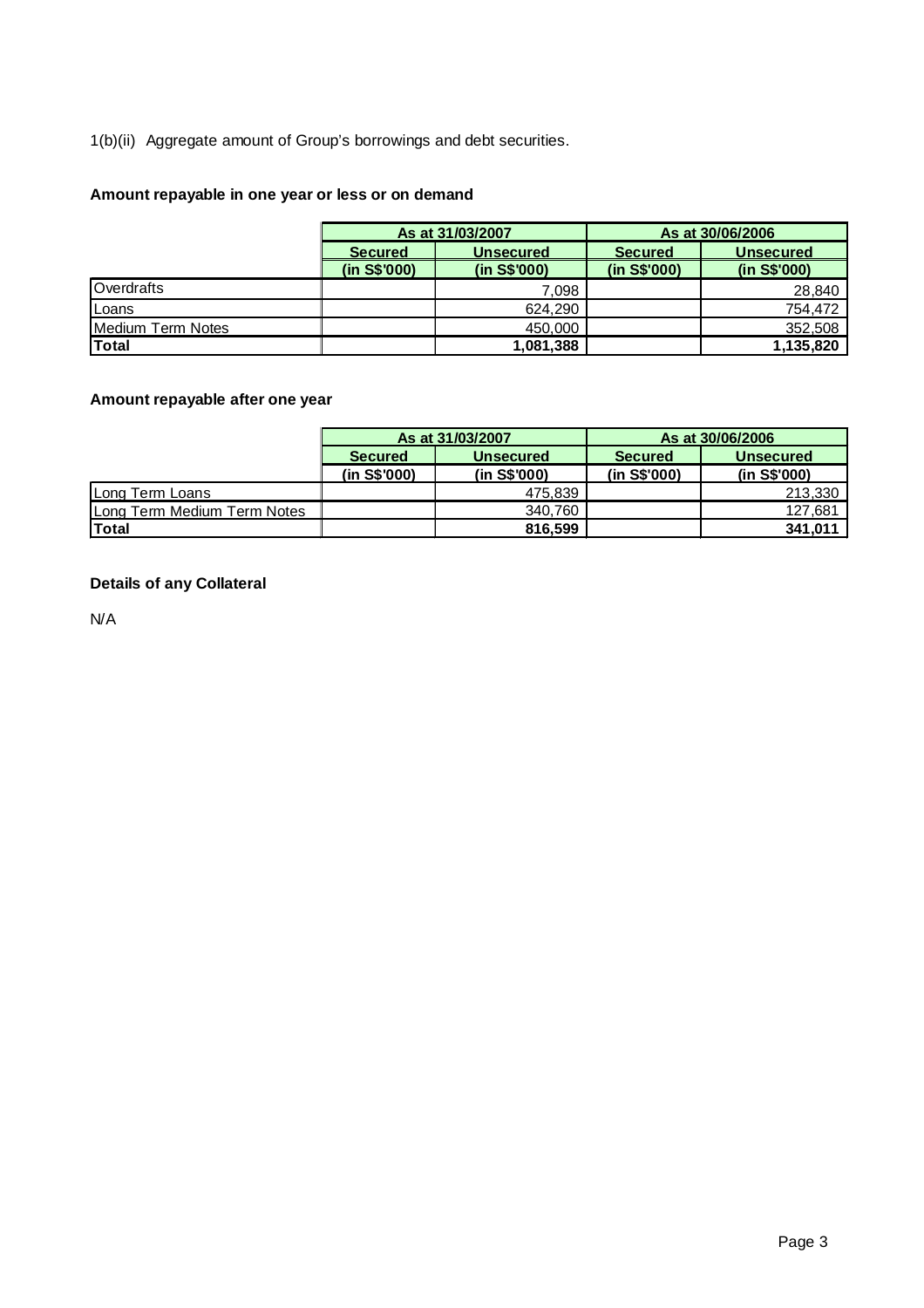1(c) A Cash Flow Statement (for the Group), together with a comparative statement for the corresponding period of the immediately preceding financial year.

|                                                          |             | <b>Group</b>             | <b>Group</b> |                           |
|----------------------------------------------------------|-------------|--------------------------|--------------|---------------------------|
| (in S\$'000)                                             |             | <b>Nine Months Ended</b> |              | <b>Three Months Ended</b> |
|                                                          | 31 Mar 2007 | 31 Mar 2006              | 31 Mar 2007  | 31 Mar 2006               |
| Cash flow from operating activities                      |             |                          |              |                           |
| Operating profit before taxation                         | 87,685      | 69,943                   | 45,082       | 35,699                    |
| <b>Adjustments for:</b>                                  |             |                          |              |                           |
| Share of loss/(gain) of jointly controlled entities      | 9           | (288)                    | (144)        | (251)                     |
| Depreciation of property, plant and equipment            | 10,557      | 8,321                    | 2,859        | 2,966                     |
| Loss/(gain) on disposal of property, plant and equipment | 6           | (4)                      | 6            | (4)                       |
| Net measurement of derivative instruments                | (200)       | 2,153                    | (2,696)      | (530)                     |
| Cost of share-based payments                             | 4,360       | 1,070                    | 1,406        | 229                       |
| Interest income                                          | (6, 255)    | (4,062)                  | (2, 181)     | (1,020)                   |
| Interest expense                                         | 118,297     | 72,595                   | 48,422       | 23,587                    |
| Operating profit before reinvestment in working capital  | 214,459     | 149,728                  | 92,754       | 60,676                    |
| (Increase)/decrease in inventories                       | (166, 217)  | (36, 851)                | 2,729        | (14, 838)                 |
| Increase in receivables                                  | (336,091)   | (24, 230)                | (193, 633)   | (117, 973)                |
| (Increase)/decrease in advance payments to suppliers     | (69, 472)   | (126, 135)               | (15, 529)    | 38,168                    |
| Increase/(decrease) in payables                          | 93,154      | (13,907)                 | 76,121       | 50,331                    |
| Cash flow (used in)/generated from operations            | (264, 167)  | (51, 395)                | (37, 558)    | 16,364                    |
| Interest income received                                 | 6,255       | 4,062                    | 2,181        | 1,020                     |
| Interest expenses paid                                   | (125, 366)  | (67, 542)                | (62, 048)    | (29, 778)                 |
| Taxes paid                                               | (7, 204)    | (5,576)                  | (1, 249)     | (1,834)                   |
| Net cash flow used in operating activities               | (390, 482)  | (120, 451)               | (98, 674)    | (14, 228)                 |
| Cash flow from investing activities                      |             |                          |              |                           |
| Proceeds from disposal of property, plant and equipment  | 1,233       | 444                      | (61)         | 21                        |
| Purchase of property, plant and equipment                | (30, 162)   | (32, 421)                | (10, 229)    | (11,506)                  |
| Investment in a jointly controlled entity                | (1,076)     |                          | (944)        |                           |
| (Loan to)/Repayment from a jointly controlled entity     | (63)        | (578)                    | 46           | (181)                     |
| Net cash flow used in investing activities               | (30,068)    | (32, 555)                | (11, 188)    | (11,666)                  |
| Cash flow from financing activities                      |             |                          |              |                           |
| Increase in/(repayment of) loans from banks              | 132,327     | 24,380                   | (70, 361)    | (54, 338)                 |
| Decrease in amount due to a corporate shareholder        |             | (2)                      |              | (2)                       |
| Dividends paid on ordinary shares by the Company         | (46, 638)   | (33,579)                 |              |                           |
| Increase in medium term notes                            | 310,571     | 252,337                  | 168,040      | 35,971                    |
| Net cash flow provided by/(used in) financing activities | 396,260     | 243,136                  | 97,679       | (18, 369)                 |
| Net effect of exchange rate changes on cash and cash     |             |                          |              |                           |
| equivalents                                              | (14, 044)   | (17, 782)                | (1, 349)     | (19, 883)                 |
| Net (decrease)/increase in cash and cash equivalents     | (38, 334)   | 72,348                   | (13, 532)    | (64, 146)                 |
| Cash and cash equivalents at the beginning of the period | 267,401     | 87,809                   | 242,599      | 224,303                   |
| Cash and cash equivalents at the end of the period       | 229,067     | 160,157                  | 229,067      | 160,157                   |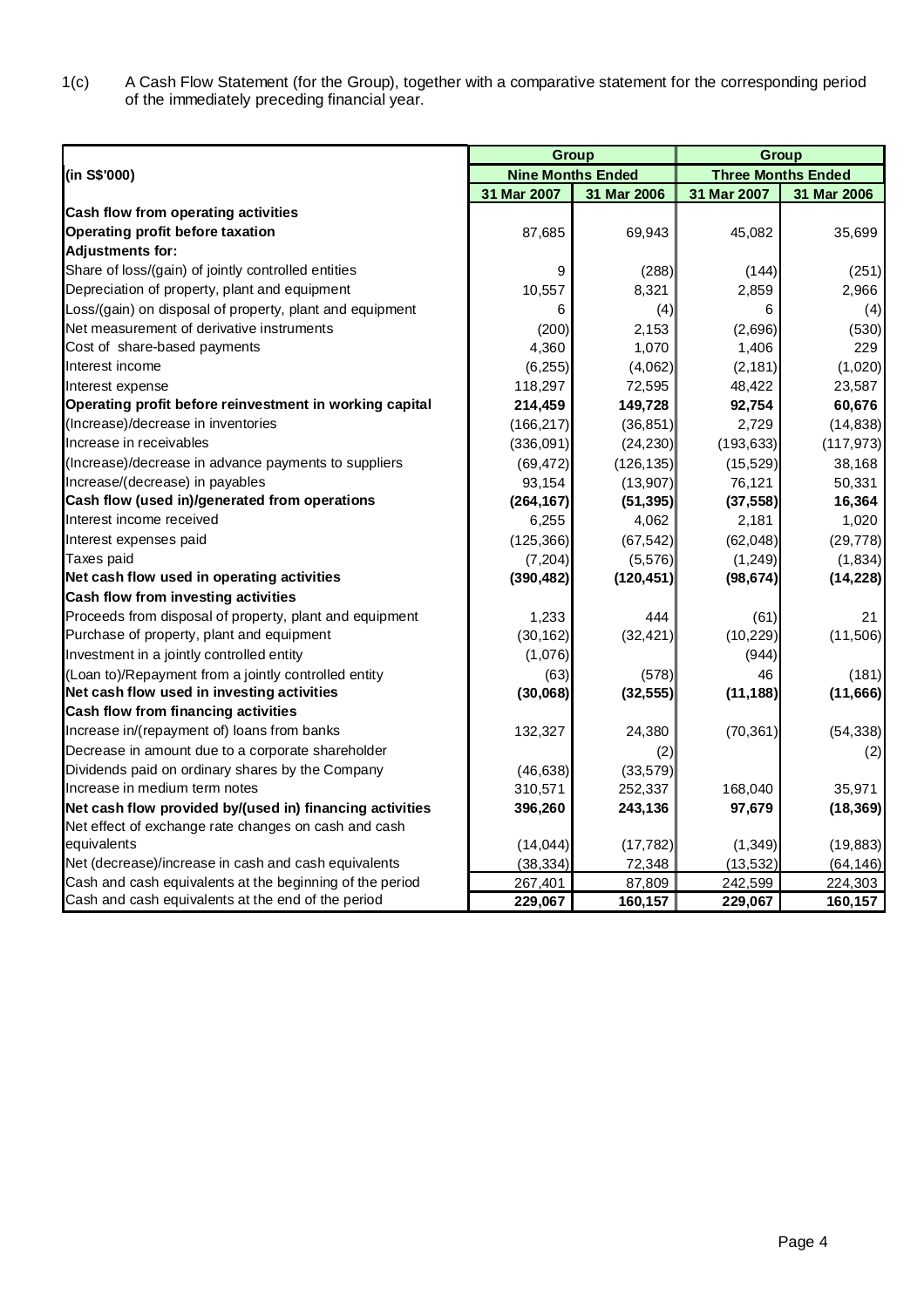1(d)(i) A statement (for the Issuer and Group) showing either (i) all changes in equity, or (ii) changes in equity other than those arising from capitalisation issues and distributions to shareholders, together with a comparative statement for the corresponding period of the immediately preceding financial year.

#### **GROUP 9 MONTHS - 31 MARCH 2007**

|                                                                                                               |                                          |                                                                               |                                                                     | Attributable to equity holders of the Company                   |                                             |                                    |                                              |                                         |
|---------------------------------------------------------------------------------------------------------------|------------------------------------------|-------------------------------------------------------------------------------|---------------------------------------------------------------------|-----------------------------------------------------------------|---------------------------------------------|------------------------------------|----------------------------------------------|-----------------------------------------|
| At 31 March 2007<br>Group                                                                                     | <b>Share</b><br><b>Capital</b><br>\$'000 | Foreign<br><b>Currency</b><br><b>Translation</b><br><b>Reserves</b><br>\$'000 | <b>Fair Value</b><br><b>Adjustment</b><br><b>Reserves</b><br>\$'000 | Share-based<br><b>Compensation</b><br><b>Reserves</b><br>\$'000 | <b>Revenue</b><br><b>Reserves</b><br>\$'000 | Total<br><b>Reserves</b><br>\$'000 | <b>Minority</b><br><b>Interest</b><br>\$'000 | <b>Total</b><br><b>Equity</b><br>\$'000 |
| At 30 June 2006                                                                                               | 396,954                                  | (25,091)                                                                      | (41, 978)                                                           | 3,378                                                           | 154,723                                     | 91,032                             | 53                                           | 488,039                                 |
| Net loss on fair value changes<br>during the period<br>Recognised in the profit and                           |                                          |                                                                               | (28, 752)                                                           |                                                                 |                                             | (28, 752)                          |                                              | (28, 752)                               |
| loss account on occurrence<br>of hedged transactions<br>Foreign currency translation                          |                                          |                                                                               | (42, 311)                                                           |                                                                 |                                             | (42, 311)                          |                                              | (42, 311)                               |
| adjustment                                                                                                    |                                          | (14,219)                                                                      |                                                                     |                                                                 |                                             | (14,219)                           |                                              | (14, 219)                               |
| Net income and expense<br>recognised directly in equity<br>Profit for the period                              |                                          | (14,219)                                                                      | (71,063)                                                            |                                                                 | 78,511                                      | (85, 282)<br>78,511                | (37)                                         | (85, 282)<br>78,474                     |
| Total recognised income and<br>expenses for the period<br>Dividends on ordinary shares<br>Share-based expense |                                          | (14,219)                                                                      | (71,063)                                                            | 4,034                                                           | 78,511<br>(46, 638)                         | (6,771)<br>(46, 638)<br>4,034      | (37)                                         | (6,808)<br>(46, 638)<br>4,034           |
| At 31 March 2007                                                                                              | 396,954                                  | (39, 310)                                                                     | (113,041)                                                           | 7,412                                                           | 186,596                                     | 41,657                             | 16                                           | 438,627                                 |

#### **GROUP 9 MONTHS - 31 MARCH 2006**

|                                      |                                   |                                          |                                                                        |                                                                     | Attributable to equity holders of the Company                   |                                             |                                           |                                  |
|--------------------------------------|-----------------------------------|------------------------------------------|------------------------------------------------------------------------|---------------------------------------------------------------------|-----------------------------------------------------------------|---------------------------------------------|-------------------------------------------|----------------------------------|
| At 31 March 2006<br>Group            | <b>Share</b><br>Capital<br>\$'000 | <b>Share</b><br><b>Premium</b><br>\$'000 | Foreign<br>Currency<br><b>Translation</b><br><b>Reserves</b><br>\$'000 | <b>Fair Value</b><br><b>Adjustment</b><br><b>Reserves</b><br>\$'000 | Share-based<br><b>Compensation</b><br><b>Reserves</b><br>\$'000 | <b>Revenue</b><br><b>Reserves</b><br>\$'000 | <b>Total</b><br><b>Reserves</b><br>\$'000 | Total<br><b>Equity</b><br>\$'000 |
|                                      |                                   |                                          |                                                                        |                                                                     |                                                                 |                                             |                                           |                                  |
| At 30 June 2005                      | 155,459                           | 241,495                                  | (24)                                                                   |                                                                     |                                                                 | 99,795                                      | 341,266                                   | 496,725                          |
| Cumulative effect of                 |                                   |                                          |                                                                        |                                                                     |                                                                 |                                             |                                           |                                  |
| adopting FRS 102                     |                                   |                                          |                                                                        |                                                                     | 2,641                                                           | (1, 115)                                    | 1,526                                     | 1,526                            |
| At 30 June 2005 as restated          | 155,459                           | 241,495                                  | (24)                                                                   |                                                                     | 2,641                                                           | 98,680                                      | 342,792                                   | 498,251                          |
| Effects of adopting FRS 39           |                                   |                                          |                                                                        | (31, 941)                                                           |                                                                 | 2,390                                       | (29, 551)                                 | (29, 551)                        |
| At 1 July 2005 as restated           | 155,459                           | 241,495                                  | (24)                                                                   | (31, 941)                                                           | 2,641                                                           | 101,070                                     | 313,241                                   | 468,700                          |
| Net loss on fair value changes       |                                   |                                          |                                                                        |                                                                     |                                                                 |                                             |                                           |                                  |
| during the period                    |                                   |                                          |                                                                        | (2,297)                                                             |                                                                 |                                             | (2, 297)                                  | (2, 297)                         |
| Recognised in the profit and         |                                   |                                          |                                                                        |                                                                     |                                                                 |                                             |                                           |                                  |
| loss account on occurrence           |                                   |                                          |                                                                        |                                                                     |                                                                 |                                             |                                           |                                  |
| of hedged transactions               |                                   |                                          |                                                                        | (376)                                                               |                                                                 |                                             | (376)                                     | (376)                            |
| Foreign currency translation         |                                   |                                          |                                                                        |                                                                     |                                                                 |                                             |                                           |                                  |
| adjustment<br>Net income and expense |                                   |                                          | (16, 841)                                                              |                                                                     |                                                                 |                                             | (16, 841)                                 | (16, 841)                        |
| recognised directly in equity        |                                   |                                          | (16, 841)                                                              | (2,673)                                                             |                                                                 |                                             | (19, 514)                                 | (19, 514)                        |
| Profit for the period                |                                   |                                          |                                                                        |                                                                     |                                                                 | 61,899                                      | 61,899                                    | 61,899                           |
| Total recognised income and          |                                   |                                          |                                                                        |                                                                     |                                                                 |                                             |                                           |                                  |
| expenses for the period              |                                   |                                          | (16, 841)                                                              | (2,673)                                                             |                                                                 | 61,899                                      | 42,385                                    | 42,385                           |
| Transfer of share premium to         |                                   |                                          |                                                                        |                                                                     |                                                                 |                                             |                                           |                                  |
| share capital account                | 241,495                           | (241, 495)                               |                                                                        |                                                                     |                                                                 |                                             | (241, 495)                                |                                  |
| Dividends on ordinary shares         |                                   |                                          |                                                                        |                                                                     |                                                                 | (33, 579)                                   | (33,579)                                  | (33, 579)                        |
| Share-based expense                  |                                   |                                          |                                                                        |                                                                     | 243                                                             |                                             | 243                                       | 243                              |
| At 31 March 2006                     | 396,954                           |                                          | (16, 865)                                                              | (34, 614)                                                           | 2,884                                                           | 129,390                                     | 80,795                                    | 477,749                          |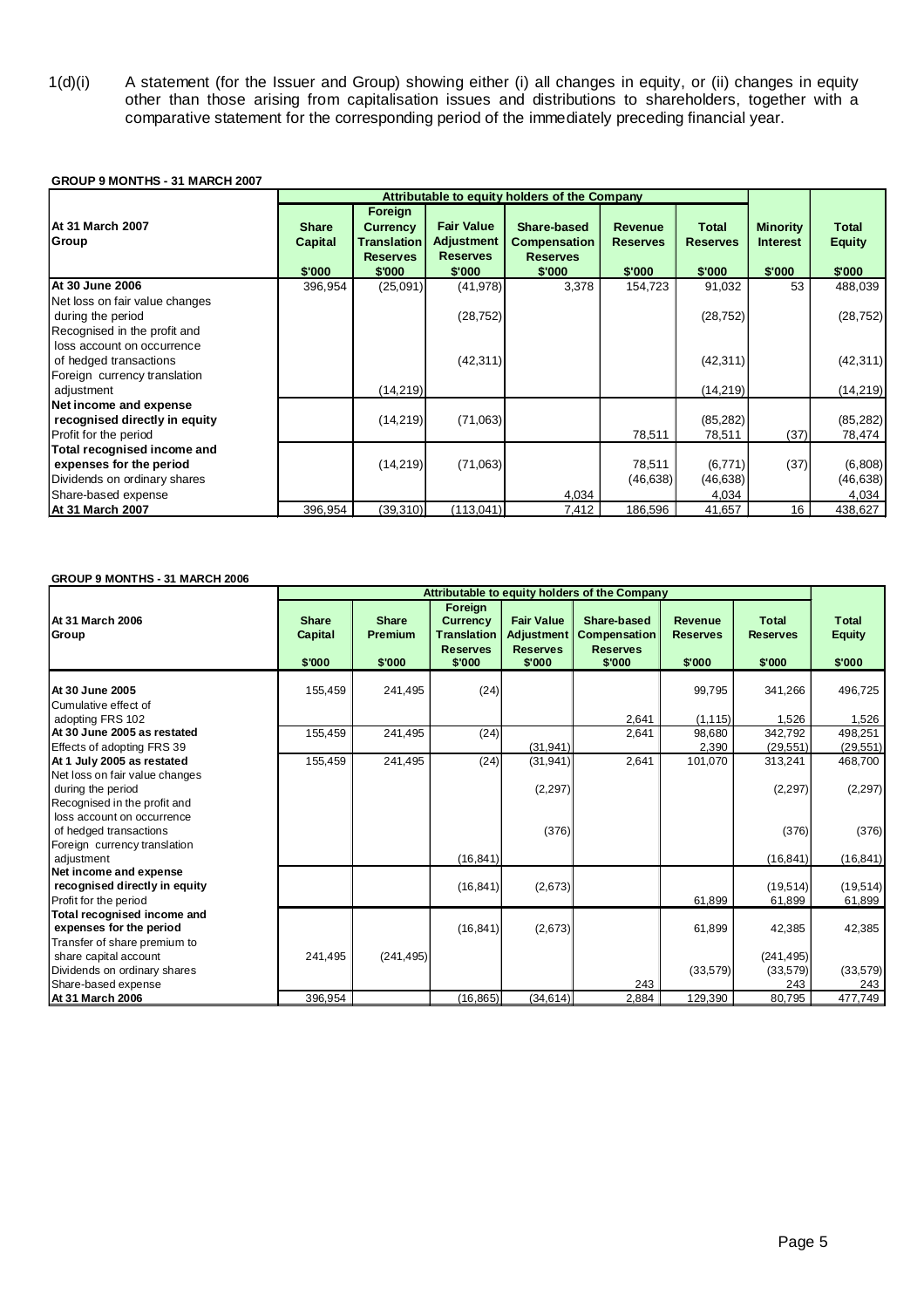# **COMPANY 9 MONTHS - 31 MARCH 2007**

|                                                                                                                      |                                   |                                                                         |                                                                     | Attributable to equity holders of the Company                   |                                             |                                           |                                         |
|----------------------------------------------------------------------------------------------------------------------|-----------------------------------|-------------------------------------------------------------------------|---------------------------------------------------------------------|-----------------------------------------------------------------|---------------------------------------------|-------------------------------------------|-----------------------------------------|
| At 31 March 2007<br>Company                                                                                          | <b>Share</b><br>Capital<br>\$'000 | Foreign<br><b>Currency</b><br>Translation∥<br><b>Reserves</b><br>\$'000 | <b>Fair Value</b><br><b>Adjustment</b><br><b>Reserves</b><br>\$'000 | Share-based<br><b>Compensation</b><br><b>Reserves</b><br>\$'000 | <b>Revenue</b><br><b>Reserves</b><br>\$'000 | <b>Total</b><br><b>Reserves</b><br>\$'000 | <b>Total</b><br><b>Equity</b><br>\$'000 |
| At 30 June 2006                                                                                                      | 396,954                           | (19, 545)                                                               | (41,046)                                                            | 3,378                                                           | 131,778                                     | 74,565                                    | 471,519                                 |
| Net loss on fair value changes<br>during the period                                                                  |                                   |                                                                         | (32,808)                                                            |                                                                 |                                             | (32,808)                                  | (32,808)                                |
| Recognised in the profit and<br>loss account on occurrence<br>of hedged transactions<br>Foreign currency translation |                                   |                                                                         | (35, 425)                                                           |                                                                 |                                             | (35, 425)                                 | (35, 425)                               |
| adjustment                                                                                                           |                                   | (17, 409)                                                               |                                                                     |                                                                 |                                             | (17, 409)                                 | (17, 409)                               |
| Net income and expense<br>recognised directly in equity<br>Profit for the period                                     |                                   | (17, 409)                                                               | (68, 233)                                                           |                                                                 | 83,873                                      | (85, 642)<br>83,873                       | (85, 642)<br>83,873                     |
| Total recognised income and<br>expenses for the period<br>Dividends on ordinary shares<br>Share-based expense        |                                   | (17, 409)                                                               | (68, 233)                                                           | 4,034                                                           | 83,873<br>(46, 638)                         | (1,769)<br>(46,638) <br>4,034             | (1,769)<br>(46, 638)<br>4,034           |
| At 31 March 2007                                                                                                     | 396,954                           | (36, 954)                                                               | (109,279)                                                           | 7,412                                                           | 169,013                                     | 30,192                                    | 427,146                                 |

#### **COMPANY 9 MONTHS - 31 MARCH 2006**

|                                                                                                                                                 |                                   |                                          |                                                                               |                                                                     | Attributable to equity holders of the Company            |                                      |                                           |                                         |
|-------------------------------------------------------------------------------------------------------------------------------------------------|-----------------------------------|------------------------------------------|-------------------------------------------------------------------------------|---------------------------------------------------------------------|----------------------------------------------------------|--------------------------------------|-------------------------------------------|-----------------------------------------|
| At 31 March 2006<br>Company                                                                                                                     | <b>Share</b><br>Capital<br>\$'000 | <b>Share</b><br><b>Premium</b><br>\$'000 | Foreign<br><b>Currency</b><br><b>Translation</b><br><b>Reserves</b><br>\$'000 | <b>Fair Value</b><br><b>Adjustment</b><br><b>Reserves</b><br>\$'000 | Share-based<br>Compensation<br><b>Reserves</b><br>\$'000 | Revenue<br><b>Reserves</b><br>\$'000 | <b>Total</b><br><b>Reserves</b><br>\$'000 | <b>Total</b><br><b>Equity</b><br>\$'000 |
| At 30 June 2005<br>Cumulative effects of<br>adopting FRS 102                                                                                    | 155,459                           | 241,495                                  | 5,834                                                                         |                                                                     | 2,641                                                    | 79,493<br>(573)                      | 326,822<br>2,068                          | 482,281<br>2,068                        |
| At 30 June 2005 as restated<br>Effects of adopting FRS 39                                                                                       | 155,459                           | 241,495                                  | 5,834                                                                         | (31,969)                                                            | 2,641                                                    | 78,920<br>2,630                      | 328,890<br>(29, 339)                      | 484,349<br>(29, 339)                    |
| At 1 July 2005 as restated<br>Net loss on fair value changes<br>during the period<br>Recognised in the profit and<br>loss account on occurrence | 155,459                           | 241,495                                  | 5,834                                                                         | (31,969)<br>(3,875)                                                 | 2,641                                                    | 81,550                               | 299,551<br>(3,875)                        | 455,010<br>(3, 875)                     |
| of hedged transactions<br>Foreign currency translation<br>adjustment                                                                            |                                   |                                          | (16,993)                                                                      | (1,672)                                                             |                                                          |                                      | (1,672)<br>(16,993)                       | (1,672)<br>(16,993)                     |
| Net income and expense<br>recognised directly in equity<br>Profit for the period                                                                |                                   |                                          | (16,993)                                                                      | (5,547)                                                             |                                                          | 83,809                               | (22,540)<br>83,809                        | (22, 540)<br>83,809                     |
| Total recognised income and<br>expenses for the period<br>Transfer of share premium to                                                          |                                   |                                          | (16,993)                                                                      | (5,547)                                                             |                                                          | 83,809                               | 61,269                                    | 61,269                                  |
| share capital account<br>Dividends on ordinary shares<br>Share-based expense                                                                    | 241,495                           | (241, 495)                               |                                                                               |                                                                     | 243                                                      | (33, 579)                            | (241, 495)<br>(33, 579)<br>243            | (33,579)<br>243                         |
| At 31 March 2006                                                                                                                                | 396,954                           |                                          | (11, 159)                                                                     | (37,516)                                                            | 2,884                                                    | 131,780                              | 85,989                                    | 482,943                                 |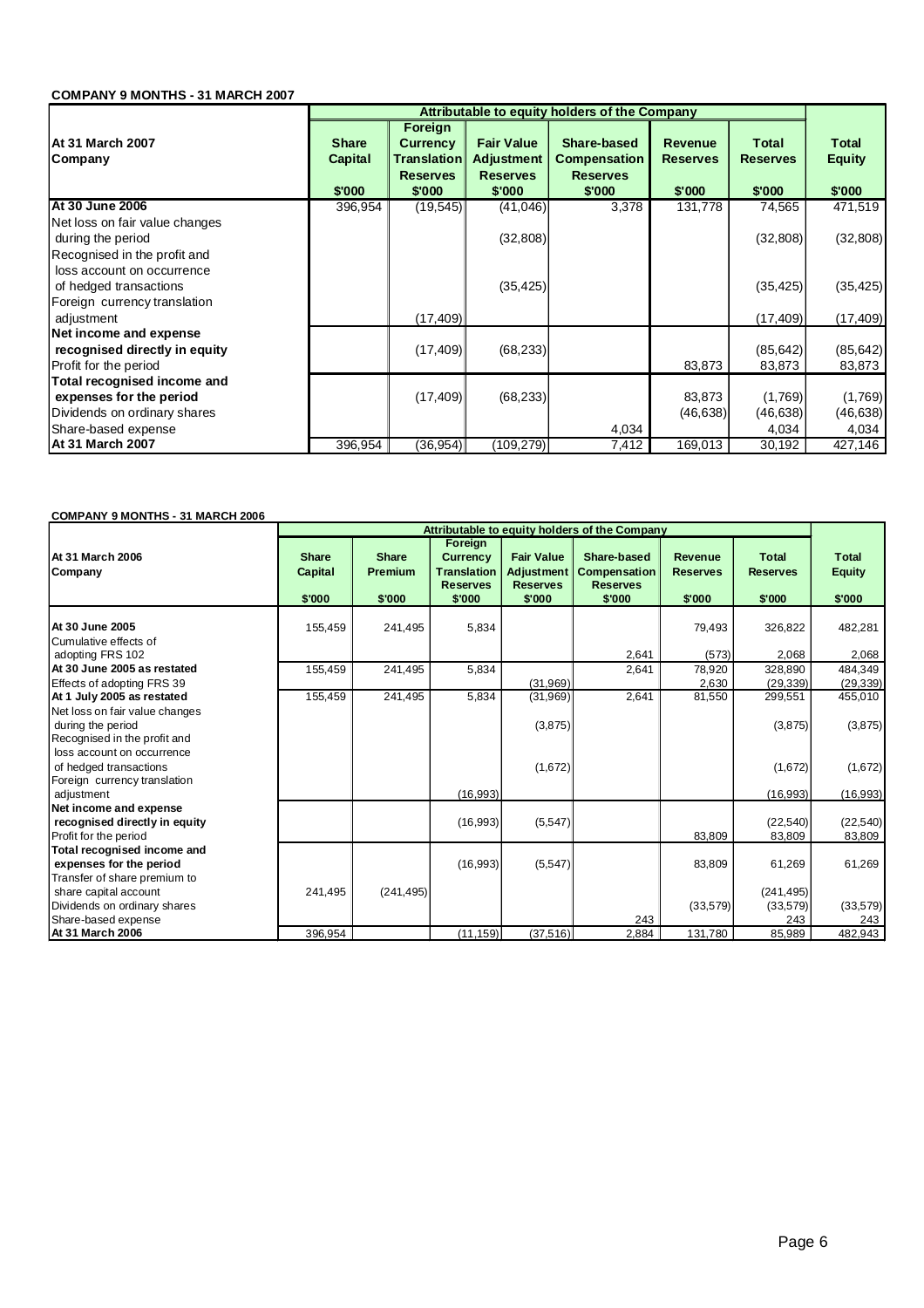## **GROUP QUARTER - 31 MARCH 2007**

|                                                                                      |                                   |                                                                               |                                                                    | Attributable to equity holders of the Company            |                                             |                                           |                                              |                                         |
|--------------------------------------------------------------------------------------|-----------------------------------|-------------------------------------------------------------------------------|--------------------------------------------------------------------|----------------------------------------------------------|---------------------------------------------|-------------------------------------------|----------------------------------------------|-----------------------------------------|
| At 31 March 2007<br>Group                                                            | <b>Share</b><br>Capital<br>\$'000 | Foreign<br><b>Currency</b><br><b>Translation</b><br><b>Reserves</b><br>\$'000 | <b>Fair Value</b><br><b>Adjustment</b><br><b>Reserves</b><br>\$000 | Share-based<br>Compensation<br><b>Reserves</b><br>\$'000 | <b>Revenue</b><br><b>Reserves</b><br>\$'000 | <b>Total</b><br><b>Reserves</b><br>\$'000 | <b>Minority</b><br><b>Interest</b><br>\$'000 | <b>Total</b><br><b>Equity</b><br>\$'000 |
| At 31 December 2006                                                                  | 396,954                           | (37, 945)                                                                     | (38, 392)                                                          | 6,087                                                    | 146,254                                     | 76,004                                    | 23                                           | 472,981                                 |
| Net loss on fair value changes<br>during the period<br>Recognised in the profit and  |                                   |                                                                               | (88, 221)                                                          |                                                          |                                             | (88, 221)                                 |                                              | (88, 221)                               |
| loss account on occurrence<br>of hedged transactions<br>Foreign currency translation |                                   |                                                                               | 13,572                                                             |                                                          |                                             | 13,572                                    |                                              | 13,572                                  |
| adjustment                                                                           |                                   | (1,365)                                                                       |                                                                    |                                                          |                                             | (1,365)                                   |                                              | (1,365)                                 |
| Net income and expense<br>recognised directly in equity<br>Profit for the period     |                                   | (1,365)                                                                       | (74, 649)                                                          |                                                          | 40,342                                      | (76, 014)<br>40,342                       | (7)                                          | (76, 014)<br>40,335                     |
| Total recognised income and<br>expenses for the period<br>Share-based expense        |                                   | (1, 365)                                                                      | (74, 649)                                                          | 1,325                                                    | 40,342                                      | (35,672)<br>1,325                         | (7)                                          | (35, 679)<br>1,325                      |
| At 31 March 2007                                                                     | 396,954                           | (39,310)                                                                      | (113,041)                                                          | 7,412                                                    | 186,596                                     | 41,657                                    | 16                                           | 438,627                                 |

## **GROUP QUARTER - 31 MARCH 2006**

| Foreign<br>At 31 March 2006<br><b>Share</b><br><b>Share</b><br><b>Fair Value</b><br>Share-based<br><b>Total</b><br><b>Currency</b><br><b>Revenue</b><br>Group<br><b>Capital</b><br><b>Translation</b><br><b>Adjustment</b><br><b>Compensation</b><br><b>Premium</b><br><b>Reserves</b><br><b>Reserves</b><br><b>Reserves</b><br><b>Reserves</b><br><b>Reserves</b><br>\$'000<br>\$'000<br>\$'000<br>\$'000<br>\$'000<br>\$000<br>\$'000 | Total<br><b>Equity</b> |  |  |  |  |  |
|-----------------------------------------------------------------------------------------------------------------------------------------------------------------------------------------------------------------------------------------------------------------------------------------------------------------------------------------------------------------------------------------------------------------------------------------|------------------------|--|--|--|--|--|
|                                                                                                                                                                                                                                                                                                                                                                                                                                         | \$'000                 |  |  |  |  |  |
| At 31 December 2005<br>2,528<br>(56,003)<br>2,825<br>155,459<br>241,495<br>98,139<br>288,984<br>Net loss on fair value changes<br>(4,756)<br>(4,756)<br>during the period<br>Recognised in the profit and                                                                                                                                                                                                                               | 444,443<br>(4, 756)    |  |  |  |  |  |
| loss account on occurrence<br>26,145<br>26,145<br>of hedged transactions<br>Foreign currency translation<br>(19, 393)<br>(19, 393)<br>adjustment                                                                                                                                                                                                                                                                                        | 26,145<br>(19, 393)    |  |  |  |  |  |
| Net income and expense<br>21,389<br>(19, 393)<br>1,996<br>recognised directly in equity<br>31,251<br>31,251<br>Profit for the period                                                                                                                                                                                                                                                                                                    | 1,996<br>31,251        |  |  |  |  |  |
| Total recognised income and<br>(19, 393)<br>21,389<br>31,251<br>33,247<br>expenses for the period<br>Transfer of share premium to                                                                                                                                                                                                                                                                                                       | 33,247                 |  |  |  |  |  |
| 241,495<br>(241, 495)<br>share capital account<br>(241, 495)<br>Share-based expense<br>59<br>59<br>396,954<br>(16, 865)<br>(34, 614)<br>129,390<br>80,795<br>At 31 March 2006<br>2,884                                                                                                                                                                                                                                                  | 59<br>477,749          |  |  |  |  |  |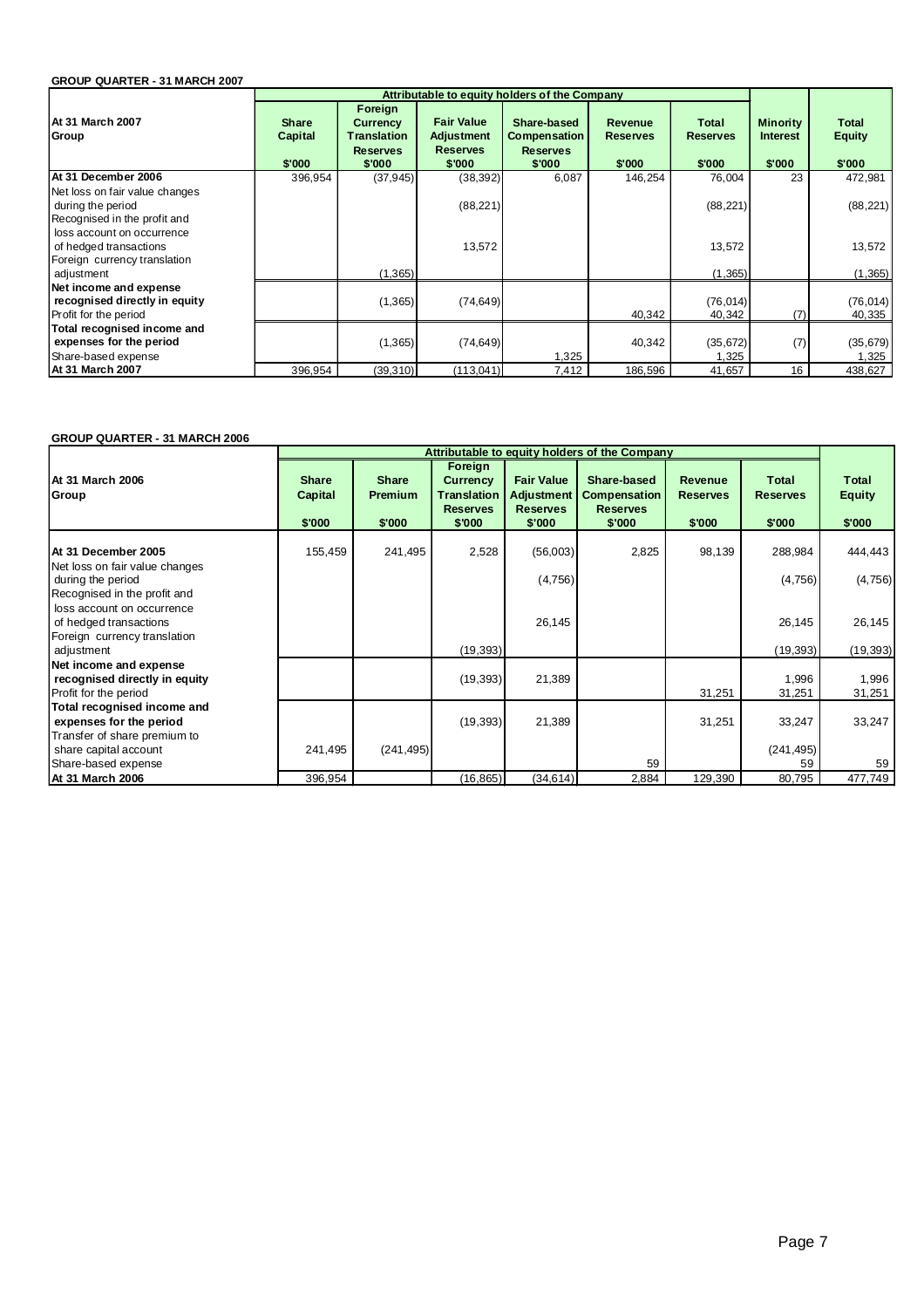## **COMPANY QUARTER - 31 MARCH 2007**

|                                                                                      |                                          | Attributable to equity holders of the Company                                        |                                                                     |                                                                 |                                             |                                    |                                         |  |
|--------------------------------------------------------------------------------------|------------------------------------------|--------------------------------------------------------------------------------------|---------------------------------------------------------------------|-----------------------------------------------------------------|---------------------------------------------|------------------------------------|-----------------------------------------|--|
| <b>At 31 March 2007</b><br>Company                                                   | <b>Share</b><br><b>Capital</b><br>\$'000 | <b>Foreign</b><br><b>Currency</b><br><b>Translation</b><br><b>Reserves</b><br>\$'000 | <b>Fair Value</b><br><b>Adjustment</b><br><b>Reserves</b><br>\$'000 | Share-based<br><b>Compensation</b><br><b>Reserves</b><br>\$'000 | <b>Revenue</b><br><b>Reserves</b><br>\$'000 | Total<br><b>Reserves</b><br>\$'000 | <b>Total</b><br><b>Equity</b><br>\$'000 |  |
| At 31 December 2006                                                                  | 396,954                                  | (33,749)                                                                             | (41,636)                                                            | 6,087                                                           | 122,500                                     | 53,202                             | 450,156                                 |  |
| Net loss on fair value changes<br>during the period<br>Recognised in the profit and  |                                          |                                                                                      | (83,658)                                                            |                                                                 |                                             | (83, 658)                          | (83, 658)                               |  |
| loss account on occurrence<br>of hedged transactions<br>Foreign currency translation |                                          |                                                                                      | 16,015                                                              |                                                                 |                                             | 16,015                             | 16,015                                  |  |
| adjustment                                                                           |                                          | (3,205)                                                                              |                                                                     |                                                                 |                                             | (3,205)                            | (3,205)                                 |  |
| Net income and expense<br>recognised directly in equity<br>Profit for the period     |                                          | (3,205)                                                                              | (67, 643)                                                           |                                                                 | 46,513                                      | (70, 848)<br>46,513                | (70, 848)<br>46,513                     |  |
| Total recognised income and<br>expenses for the period<br>Share-based expense        |                                          | (3,205)                                                                              | (67, 643)                                                           | 1,325                                                           | 46,513                                      | (24, 335)<br>1,325                 | (24, 335)<br>1,325                      |  |
| At 31 March 2007                                                                     | 396,954                                  | (36, 954)                                                                            | (109,279)                                                           | 7,412                                                           | 169,013                                     | 30,192                             | 427,146                                 |  |

## **COMPANY QUARTER - 31 MARCH 2006**

|                                                                                        |                                          |                                          |                                                                        |                                                                     | Attributable to equity holders of the Company            |                                             |                                           |                                         |
|----------------------------------------------------------------------------------------|------------------------------------------|------------------------------------------|------------------------------------------------------------------------|---------------------------------------------------------------------|----------------------------------------------------------|---------------------------------------------|-------------------------------------------|-----------------------------------------|
| At 31 March 2006<br>Company                                                            | <b>Share</b><br><b>Capital</b><br>\$'000 | <b>Share</b><br><b>Premium</b><br>\$'000 | Foreign<br><b>Currency</b><br>Translation<br><b>Reserves</b><br>\$'000 | <b>Fair Value</b><br><b>Adjustment</b><br><b>Reserves</b><br>\$'000 | Share-based<br>Compensation<br><b>Reserves</b><br>\$'000 | <b>Revenue</b><br><b>Reserves</b><br>\$'000 | <b>Total</b><br><b>Reserves</b><br>\$'000 | <b>Total</b><br><b>Equity</b><br>\$'000 |
| At 31 December 2005<br>Net loss on fair value changes<br>during the period             | 155,459                                  | 241,495                                  | 8,316                                                                  | (56, 217)<br>(2,580)                                                | 2,825                                                    | 85,634                                      | 282,053<br>(2,580)                        | 437,512<br>(2,580)                      |
| Recognised in the profit and<br>loss account on occurrence<br>of hedged transactions   |                                          |                                          |                                                                        | 21,281                                                              |                                                          |                                             | 21,281                                    | 21,281                                  |
| Foreign currency translation<br>adjustment                                             |                                          |                                          | (19, 475)                                                              |                                                                     |                                                          |                                             | (19, 475)                                 | (19, 475)                               |
| Net income and expense<br>recognised directly in equity<br>Profit for the period       |                                          |                                          | (19, 475)                                                              | 18,701                                                              |                                                          | 46,146                                      | (774)<br>46,146                           | (774)<br>46,146                         |
| Total recognised income and<br>expenses for the period<br>Transfer of share premium to |                                          |                                          | (19, 475)                                                              | 18,701                                                              |                                                          | 46,146                                      | 45,372                                    | 45,372                                  |
| share capital account<br>Share-based expense                                           | 241,495                                  | (241, 495)                               |                                                                        |                                                                     | 59                                                       |                                             | (241, 495)<br>59                          | 59                                      |
| At 31 March 2006                                                                       | 396,954                                  |                                          | (11, 159)                                                              | (37, 516)                                                           | 2,884                                                    | 131,780                                     | 85,989                                    | 482,943                                 |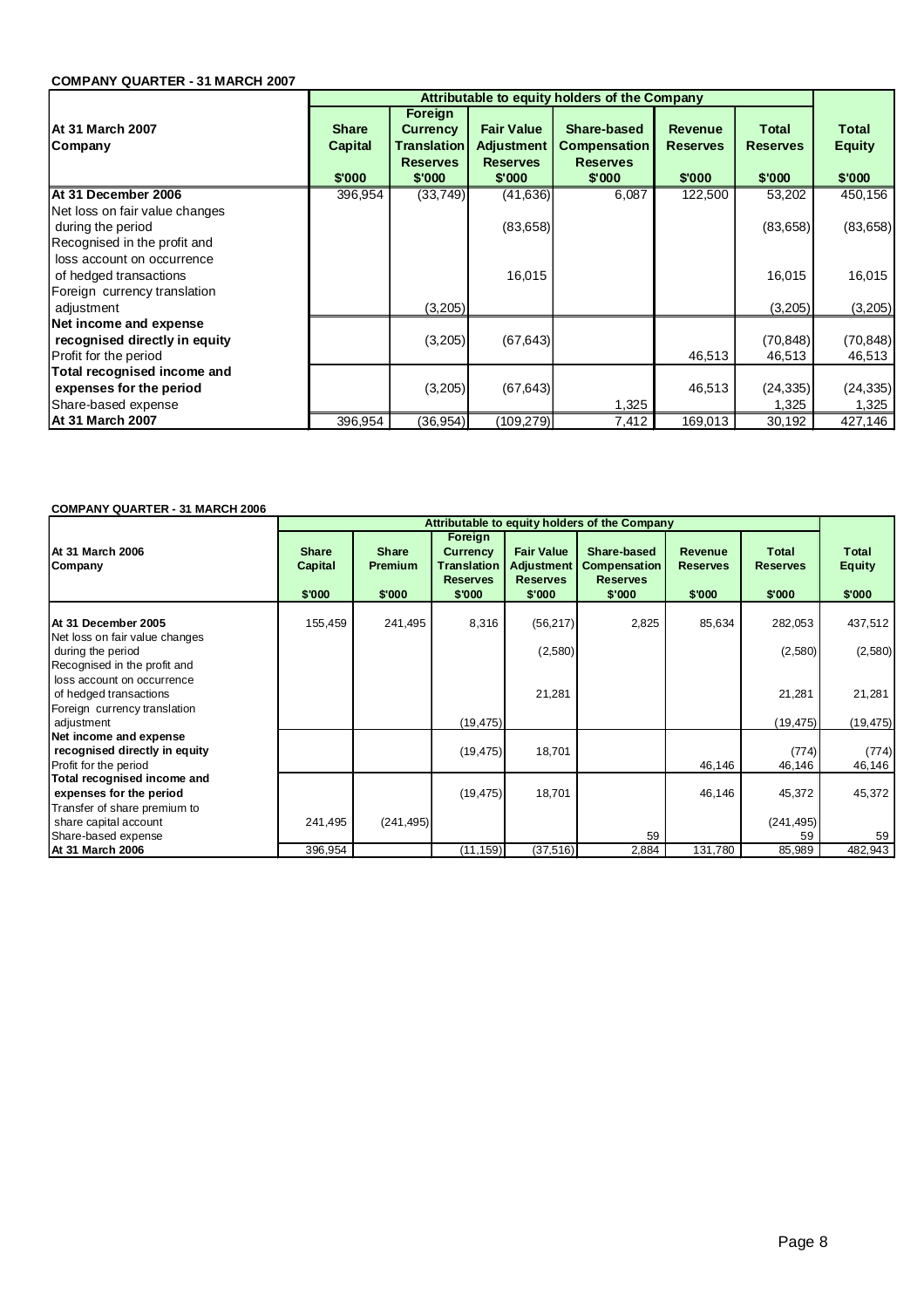1(d)(ii) Details of any changes in the company's share capital arising from rights issue, bonus issue, share buy-backs, exercise of share options or warrants, conversion of other issues of equity securities, issue of shares for cash or as consideration for acquisition or for any other purpose since the end of the previous period reported on. State also the number of shares that may be issued on conversion of all the outstanding convertibles as at the end of the current financial period reported on and as at the end of the corresponding period of the immediately preceding financial year.

|                                                 | <b>MAR 2007</b> | <b>MAR 2006</b> |
|-------------------------------------------------|-----------------|-----------------|
| Issued, fully paid share capital                |                 |                 |
| Balance no. of shares                           | 1.554.584.400   | 1,554,584,400   |
| Total no. of shares outstanding as at 31 Mar'07 | 1,554,584,400   | 1,554,584,400   |

2. Whether the figures have been audited or reviewed and in accordance with which auditing standard or practice.

The financial statements presented above have not been audited or reviewed.

3. Where the figures have been audited or reviewed, the auditors' report (including any qualifications or emphasis of a matter).

N/A

4. Whether the same accounting policies and methods of computation as in the issuer's most recently audited annual financial statements have been applied.

The adoption of the new and revised accounting standards that became applicable from 1 July 2006 did not result in substantial changes to the Group accounting policies, which are consistent with those used in the audited financial statements as at 30 June 2006.

5. If there are any changes in the accounting policies and methods of computation, including any required by an accounting standard, what has changed, as well as the reasons for, and the effect of, the changes.

The Group has applied the same accounting policies in the preparation of the financial statements for the current reporting period as compared to the audited financial statements as at 30 June 2006.

6. Earnings per ordinary share of the Group for the current financial period reported and for the corresponding period of the immediately preceding financial year, after deducting any provision for preference dividends.

|                                        | <b>Group</b>        |               |               |                           |  |
|----------------------------------------|---------------------|---------------|---------------|---------------------------|--|
|                                        | <b>Period Ended</b> |               |               | <b>Three Months Ended</b> |  |
|                                        | 31 Mar 2007         | 31 Mar 2006   | 31 Mar 2007   | 31 Mar 2006               |  |
| (a) Based on weighted average no. of   |                     |               |               |                           |  |
| shares (cents/share)                   | 5.05                | 3.98          | 2.60          | 2.01                      |  |
| (b) Based on fully diluted basis       |                     |               |               |                           |  |
| (cents/share)                          | 4.99                | 3.96          | 2.55          | 2.00                      |  |
| Weighted average no. of shares         |                     |               |               |                           |  |
| applicable to basic earnings per share | 1,554,584,400       | 1,554,584,400 | 1,554,584,400 | 1,554,584,400             |  |
| Weighted average no. of shares based   |                     |               |               |                           |  |
| on fully diluted basis                 | 1,574,491,477       | 1,562,796,079 | 1,581,858,308 | 1,563,771,900             |  |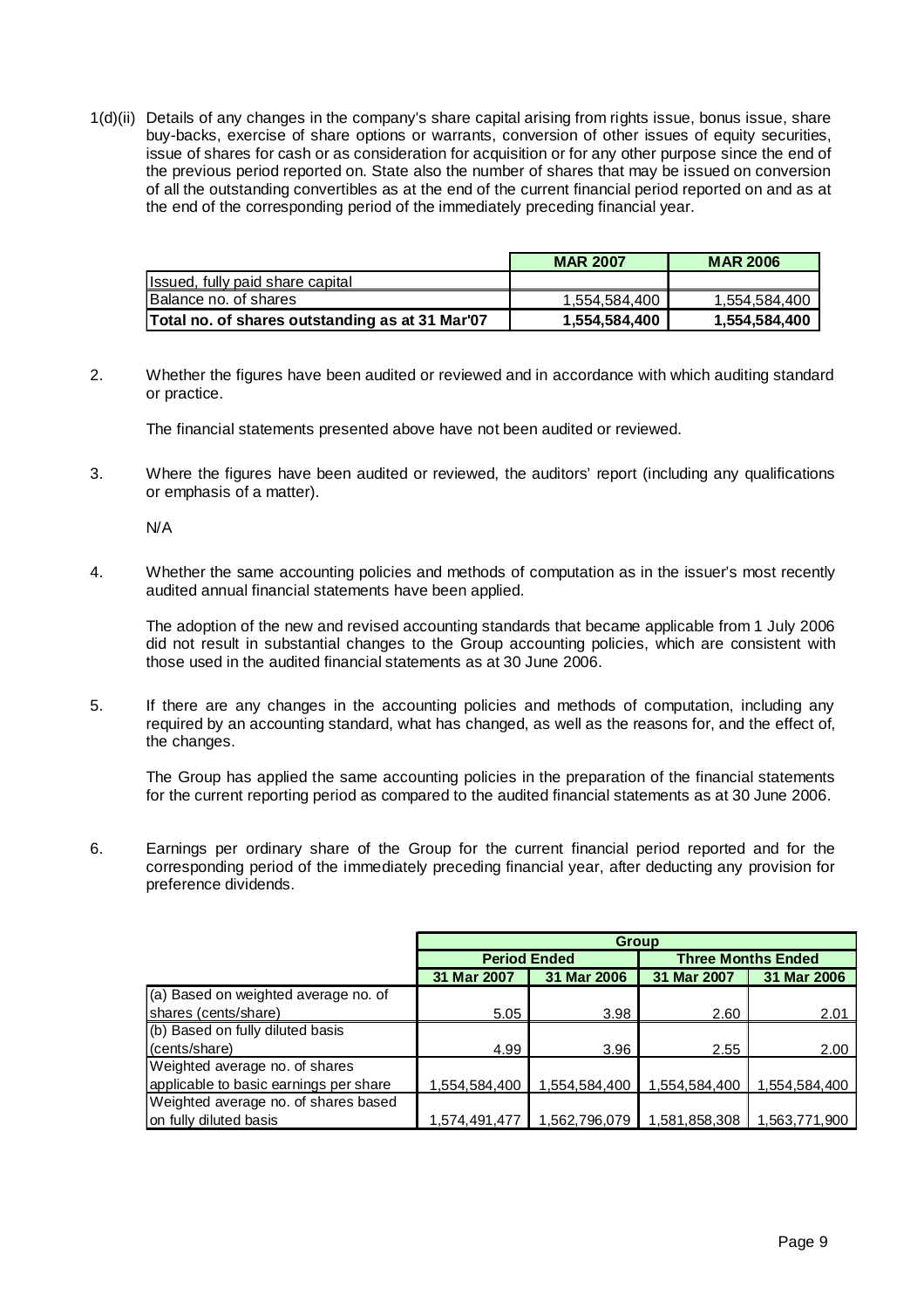- 7. Net asset value (for the Issuer and Group) per ordinary share based on issued share capital of the issuer at the end of the:
	- (a) current financial period reported on; and
	- (b) immediately preceding financial year.

|                                                                                                |                    | Group                     | Company            |                    |  |
|------------------------------------------------------------------------------------------------|--------------------|---------------------------|--------------------|--------------------|--|
| $\vert$ (In cents per share)                                                                   | As at<br>31 Mar 07 | As at<br><b>30 Jun 06</b> | As at<br>31 Mar 07 | As at<br>30 Jun 06 |  |
| Net asset value per ordinary share<br>based on issued share capital as at<br>end of the period | 28.21              | 31.39                     | 27.48              | 30.33              |  |

The decrease in NAV per share is due to impact of fair value adjustment reserve. The NAV for the group before fair value adjustment went up from 34.09 cents/share in June 2006 to 35.49 cents/share in March 2007.

- 8. A review of the performance of the Group, to the extent necessary for a reasonable understanding of the Group's business. It must include a discussion of the following:
	- (a) any significant factors that affected the turnover, costs, and earnings of the Group for the current financial period reported on, including (where applicable) seasonal or cyclical factors; and
	- (b) any material factors that affected the cash flow, working capital, assets or liabilities of the Group during the current financial period reported on.

## **Introduction**

Olam is a leading, global, integrated supply chain manager of agricultural products and food ingredients with operations in over 52 countries. Since the establishment of our business in 1989, we have evolved from a single country, single product trader to a multi country, multi product supply chain manager. Today, we manage an integrated supply chain for over 14 agricultural products. As supply chain managers, we are engaged in the sourcing, processing, warehousing, transportation, shipping, distribution and marketing of these products from the farm gate in the producing countries to the factory gate of our customers in the destination markets while managing the risks at each stage of the supply chain. We organize the 14 products that we supply into 4 business segments as given below:

| <b>Business Segment</b>                  | <b>Products</b>                                                                         |
|------------------------------------------|-----------------------------------------------------------------------------------------|
| <b>Edible Nuts, Spices &amp; Beans</b>   | Cashews, Other Edible Nuts (Peanuts, Almonds, Hazelnuts)                                |
|                                          | Spices (Pepper, Cloves, Nutmeg, Cassia, Ginger, Desiccated<br>Coconut and other spices) |
|                                          | Sesame                                                                                  |
|                                          | Beans (Pulses, Lentils & Peas)                                                          |
| <b>Confectionery &amp; Beverage</b>      | Cocoa                                                                                   |
| <b>Ingredients</b>                       | Coffee                                                                                  |
|                                          | Sheanuts                                                                                |
| <b>Food Staples &amp; Packaged Foods</b> | Rice                                                                                    |
|                                          | Sugar                                                                                   |
|                                          | Dairy Products                                                                          |
|                                          | Packaged Foods                                                                          |
| <b>Fibre &amp; Wood Products</b>         | Cotton                                                                                  |
|                                          | Timber                                                                                  |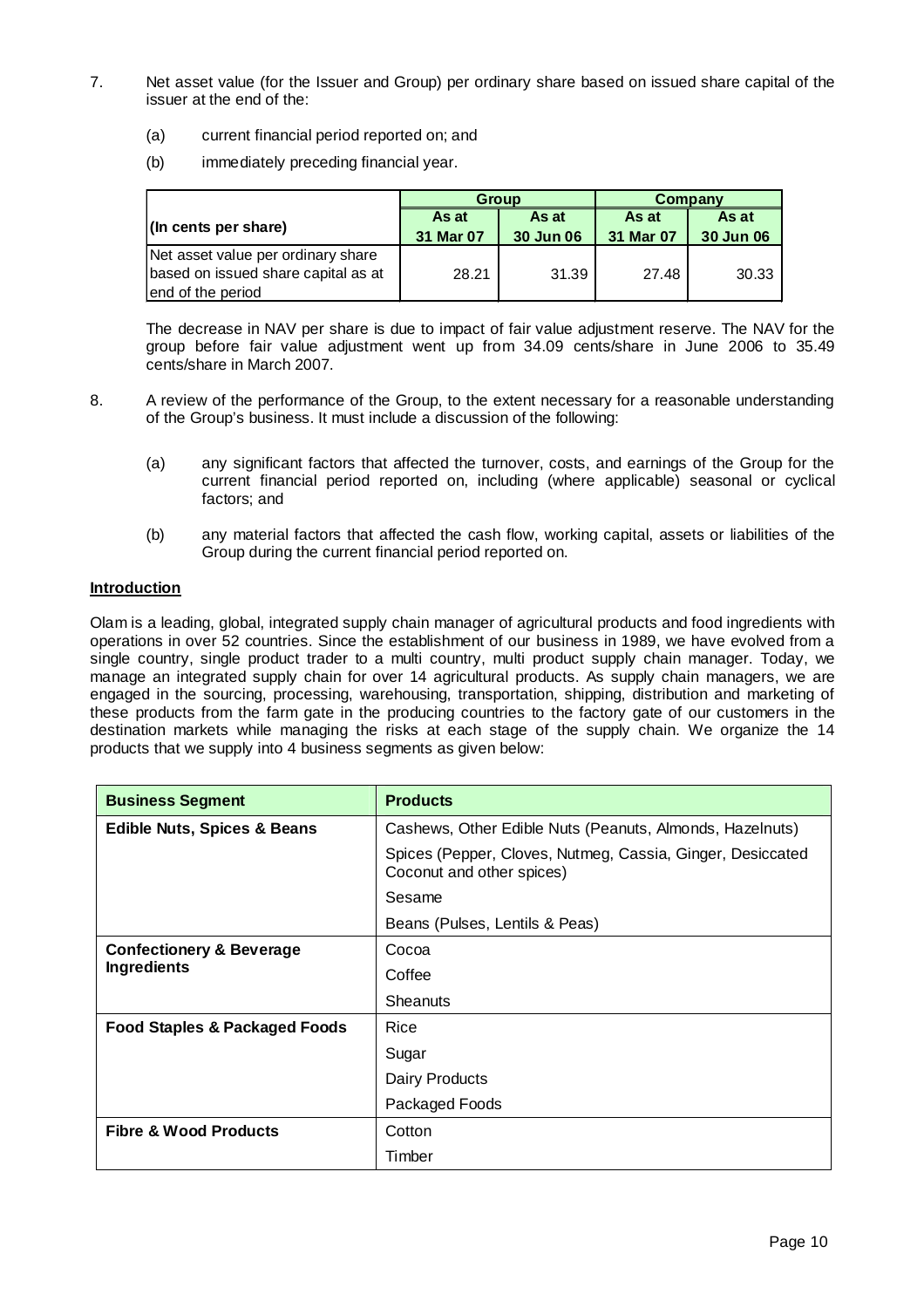## **Background to analysing our Financial Statements**

## **Profitability**

- a. *Gross and Net Contribution***:** We measure and track our profitability in terms of Gross Contribution (GC) and Net Contribution (NC) per ton of product supplied. GC is calculated as total revenue less cost of goods sold (raw material costs plus other direct costs, including packing costs etc.), shipping and logistics expenses, claims and commission, bank charges, net measurement of derivative instruments, gain / loss on foreign exchange and share of profit/loss from jointly controlled entity. For the purposes of determining Net Contribution, we deduct the net interest expense from the GC. We consider interest expense to be a variable cost and a function of our inventory holding periods. For every transaction, we target a minimum net contribution per ton of product supplied based on the risks, complexities and value added services that we provide to our customers to meet their specific requirements. We are focused on enhancing these margins through value added services such as vendor managed inventory services (VMI), organic certification, fair trade produce certification (FTP), customized grades and quality, proprietary market intelligence and risk management solutions to our customers.
- b. *Volumes:* The second key driver to our profitability is the volume of products supplied. Given our integration and end-to-end supply chain capabilities, we seek to match the supply of our products with demand from our customers. The volume of agricultural products that we supply is largely within our control and is a function of the strength of our supply chain infrastructure in the origins (producing countries) and the markets (consuming countries).
- c. *Seasonality :* Production of agricultural products is seasonal in nature. The seasonality of the products in our portfolio depends on the location of the producing country. The harvesting season for most of the agricultural products for countries situated in the northern hemisphere generally falls between October to March. Countries in the southern hemisphere have harvesting seasons between April to September. It is also not unusual to experience both delays as well as early starts to the harvesting seasons in these countries based on actual weather patterns in a particular year. In addition to an early or delayed harvesting season, the precise timing and size of arrivals of these products can also vary based on the farmer's selling decisions, which is mainly a function of his view on prices and his inventory holding capacity. The majority of our origins are located in the northern hemisphere. Consequently, our earnings tend to be relatively higher in the Second Half of the Financial Year (January to June) compared to the First Half of the Financial Year (July to December).

Based on this seasonality, we expect the phasing of our earnings to be as follows:

| Q <sub>1</sub> | Q2         | 1 <sup>St</sup> Half | Q3          | Q4         | $2^{nd}$ Half |
|----------------|------------|----------------------|-------------|------------|---------------|
| July - Sept    | Oct - Dec  | July - Dec           | Jan - March | Apr - June | Jan - June    |
| $5 - 10%$      | $25 - 30%$ | $30 - 40%$           | $35 - 40%$  | $25 - 30%$ | $60 - 70%$    |

## **Profit and Loss Statement**

**Volumes:**

Q3FY2007: Sales Volume grew by 0.175 million tons or 17.7% to 1.160 million tons in Q3FY2007 compared to Q3FY2006 with volume growth being registered across all 4 product segments. Edible Nuts, Spices & Beans segment grew by 7.4%, Confectionery & Beverage ingredients by 7.9%, Food Staples & Packaged Foods by 36.9%, and Fibre & Wood Products by 9.7% over Q3FY2006.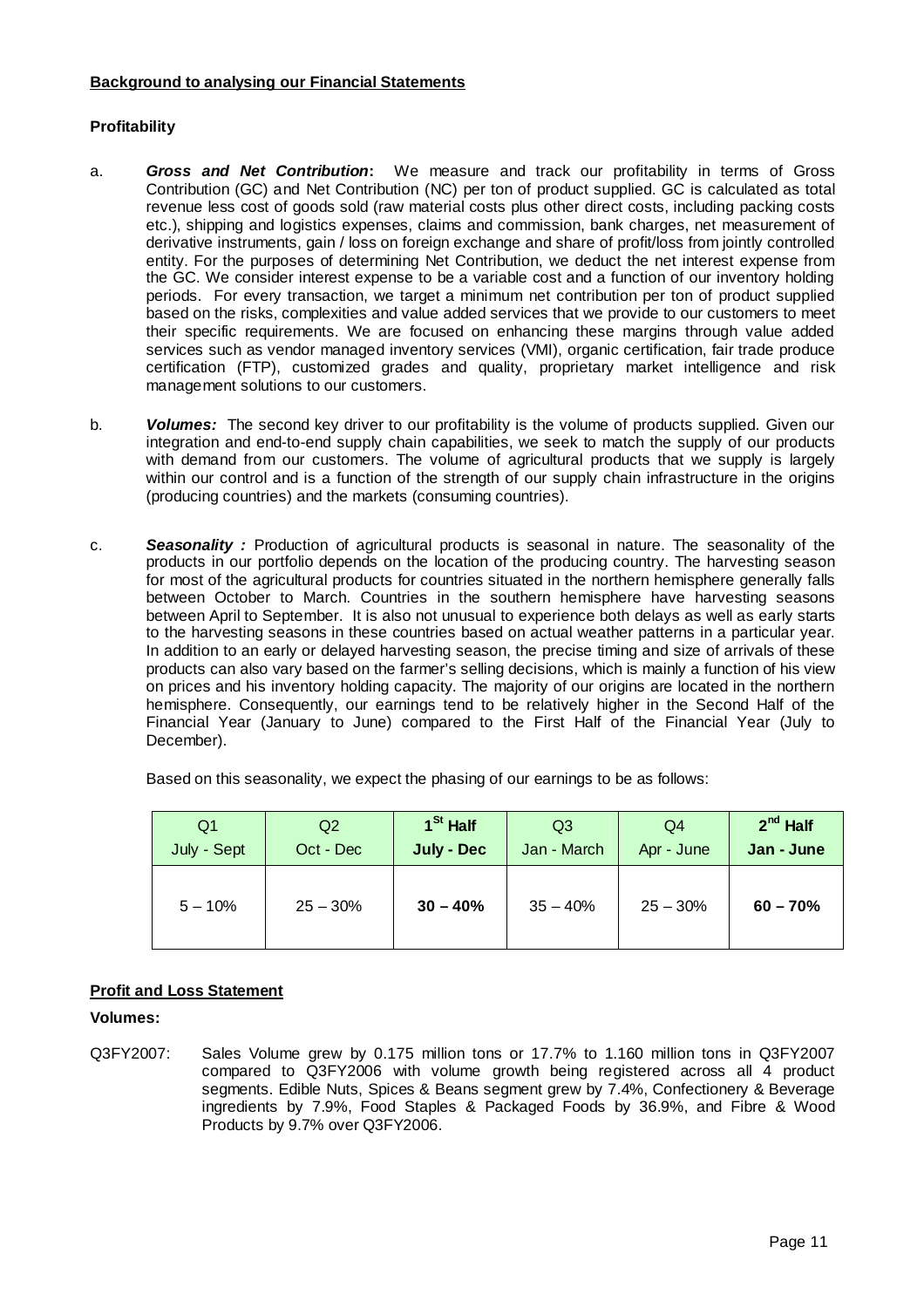9MFY2007 Sales volume grew by 0.492 million tons or 19.8% to 2.977 million tons in 9MFY2007 compared to 9MFY2006 with strong volume growth registered across all 4 product segments. Edible Nuts, Spices & Beans segment grew by 14.5%, Confectionery & Beverage ingredients by 17.8%, Food Staples & Packaged Foods by 23.8%, and Fibre & Wood Products by 16.7% over 9MFY2006.

#### **Sales Revenue:**

- Q3FY2007: Sales Revenue grew by 10.8% to S\$1.580 billion in Q3FY2007 compared to Q3FY2006, anchored by a 17.7% growth in volumes.
- 9MFY2007 Sales Revenue grew by 18.1% to S\$3.947 billion in 9MFY2007 compared to 9MFY2006, anchored by a 19.8% growth in volumes. The entire sales revenue growth can be attributed to the underlying volume growth.

#### **Gross Contribution:**

- Q3FY2007: GC grew by 45.8% to S\$146.3 million in Q3FY2007 compared to Q3FY2006. All the four product segments registered an increase in GC. GC increased in Edible Nuts, Spices & Beans by 38.7%, Confectionery & Beverage ingredients by 40.7%, Food Staples & Packaged Foods by 43.3% and Fibre & Wood Products by 59.0% over FY2006. Commission and claims increased S\$8.9 million for the quarter. The increase was mainly on account of purchase commission paid to agents in Argentina and Eastern Europe for Diary Products and commission paid to futures brokers.
- 9MFY2007: GC grew by 40.1% to S\$343.7 million in 9MFY2007 compared to 9MFY2006. All the four product segments registered an increase in GC. GC increased in Edible Nuts, Spices & Beans by 31.1%, Confectionery & Beverage ingredients by 38.9%, Food Staples & Packaged Foods by 37.3% and Fibre & Wood Products by 50.6% over FY2006.

#### **Interest and Net Contribution:**

Q3FY2007: Total net interest cost increased by 104.9% to S\$46.2 million in Q3FY2007. The interest cost per ton went up to S\$40 per ton from S\$23 per ton during the corresponding period last year.

> All four product segments grew NC in Q3FY2007 compared to FY2006. 42% of the growth in NC came from volume increases while 58% came from margin improvements. NC increased in Edible Nuts, Spices & Beans by 18.8%, Confectionery & Beverage Ingredients by 23.4%, Food Staple and Packaged Foods by 40.7% and in Fibre & Wood Products by 36.4%.

9MFY2007: Total net interest cost increased by 63.5% to S\$112.0 million in 9MFY2007. The interest cost per ton went up to S\$38 per ton from S\$28 per ton during the corresponding period last year. The increase due to interest rate increases accounted for 48.3% of this increase and the balance was on account of higher working capital usage during 9MFY2007.

> All four product segments grew NC in 9MFY2007 compared to FY2006. 59% of the growth in NC came from volume increases while 41% came from margin improvements. NC increased in Edible Nuts, Spices & Beans by 20.4%, Confectionery & Beverage Ingredients by 30.7%, Food Staple and Packaged Foods by 31.8% and in Fibre & Wood Products by 38.3%.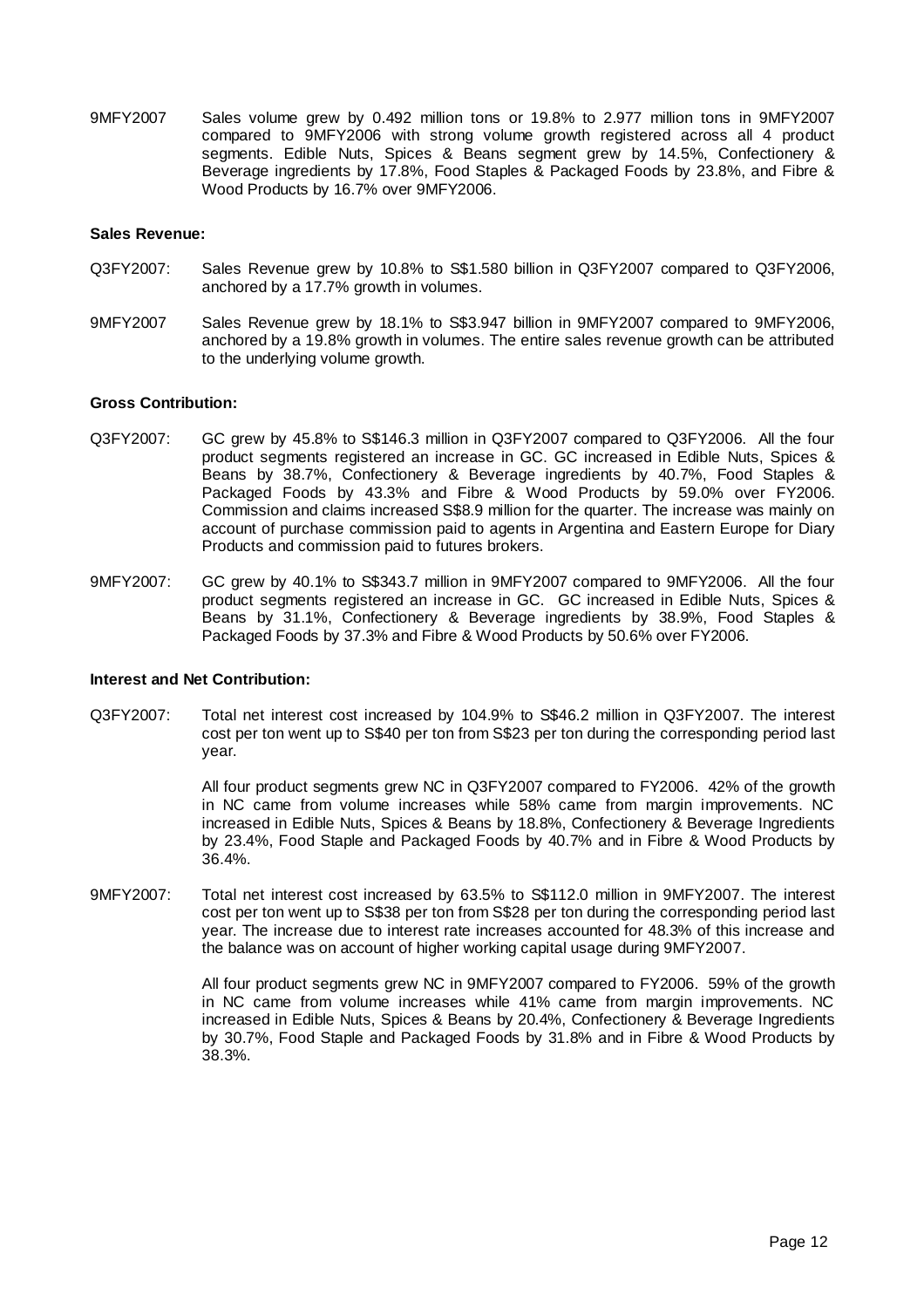## **Q3: Segmentals**

The following table provides segmental breakdown on Sales Volume, Sales Revenue, Gross Contribution (GC) and Net Contribution (NC) for the third quarter ended 31 March 2007 and comparison with the corresponding period ended 31 March 2006.

| Quarter                    |                                         |               |                                      |               |                                                |         |               |                                              |
|----------------------------|-----------------------------------------|---------------|--------------------------------------|---------------|------------------------------------------------|---------|---------------|----------------------------------------------|
|                            | <b>Sales Volume</b><br>(in Metric Tons) |               | <b>Sales Revenue</b><br>(in S\$'000) |               | <b>Gross Contribution</b><br>(GC) (in S\$'000) |         |               | <b>Net Contribution</b><br>(NC) (in S\$'000) |
| <b>Segment</b>             | Mar 07                                  | <b>Mar 06</b> | <b>Mar 07</b>                        | <b>Mar 06</b> | <b>Mar 07</b>                                  | Mar 06  | <b>Mar 07</b> | <b>Mar 06</b>                                |
| <b>Edible Nuts,</b>        |                                         |               |                                      |               |                                                |         |               |                                              |
| <b>Spices &amp; Beans</b>  | 161,968                                 | 150,851       | 193,183                              | 153,166       | 25,651                                         | 18,495  | 19,377        | 16,311                                       |
| Per ton (S\$)              |                                         |               | 1,193                                | 1,015         | 158                                            | 123     | 120           | 108                                          |
| <b>Confectionery &amp;</b> |                                         |               |                                      |               |                                                |         |               |                                              |
| <b>Beverage</b>            |                                         |               |                                      |               |                                                |         |               |                                              |
| Ingredients                | 296,326                                 | 274,657       | 830,779                              | 651,060       | 56,688                                         | 40,278  | 34,372        | 27,849                                       |
| Per ton (S\$)              |                                         |               | 2,804                                | 2,370         | 191                                            | 147     | 116           | 101                                          |
| Food Staples &             |                                         |               |                                      |               |                                                |         |               |                                              |
| <b>Packaged Foods</b>      | 440,937                                 | 322,026       | 260,870                              | 219,174       | 20,058                                         | 13,994  | 13,676        | 9,718                                        |
| Per ton (S\$)              |                                         |               | 592                                  | 681           | 45                                             | 43      | 31            | 30                                           |
| Fibre & Wood               |                                         |               |                                      |               |                                                |         |               |                                              |
| Products*                  | 261,023                                 | 238,005       | 295,105                              | 401,915       | 43,881                                         | 27,594  | 32,613        | 23,916                                       |
| Per ton (S\$)              |                                         |               | 1,131                                | 1,689         | 168                                            | 116     | 125           | 100                                          |
| <b>Total</b>               | 1,160,254                               | 985,539       | 1,579,937                            | 1,425,315     | 146,278                                        | 100,361 | 100,038       | 77,794                                       |
| Per ton (S\$)              |                                         |               |                                      |               | 126                                            | 102     | 86            | 79                                           |

\* Measured in cubic metres.

The following table provides segmental breakdown on Sales Volume, Sales Revenue, Gross Contribution (GC) and Net Contribution (NC) for the nine months ended 31 March 2007 and comparison with the nine months ended 31 March 2006.

|                                                              | <b>Sales Volume</b><br>(in Metric Tons) |               | <b>Sales Revenue</b><br>(in S\$'000) |               | <b>Gross Contribution</b><br>(GC) (in S\$'000) |         |         | <b>Net Contribution</b><br>(NC) (in S\$'000) |
|--------------------------------------------------------------|-----------------------------------------|---------------|--------------------------------------|---------------|------------------------------------------------|---------|---------|----------------------------------------------|
| <b>Segment</b>                                               | Mar 07                                  | <b>Mar 06</b> | <b>Mar 07</b>                        | <b>Mar 06</b> | Mar <sub>07</sub>                              | Mar 06  | Mar 07  | <b>Mar 06</b>                                |
| <b>Edible Nuts,</b><br><b>Spices &amp; Beans</b>             | 387,741                                 | 338,498       | 528,294                              | 389,460       | 54,014                                         | 41,188  | 38,812  | 32,247                                       |
| Per ton (S\$)                                                |                                         |               | 1,362                                | 1,151         | 139                                            | 122     | 100     | 95                                           |
| <b>Confectionery &amp;</b><br><b>Beverage</b><br>Ingredients | 680,769                                 | 577,667       | 1,723,291                            | 1,333,933     | 128,224                                        | 92,292  | 82,082  | 62,789                                       |
| Per ton (S\$)                                                |                                         |               | 2,531                                | 2,309         | 188                                            | 160     | 121     | 109                                          |
| <b>Food Staples &amp;</b><br><b>Packaged Foods</b>           | 1,364,653                               | 1,102,665     | 969,912                              | 864,399       | 72,665                                         | 52,923  | 47,270  | 35,871                                       |
| Per ton (S\$)                                                |                                         |               | 711                                  | 784           | 53                                             | 48      | 35      | 33                                           |
| Fibre & Wood<br><b>Products*</b>                             | 543,509                                 | 465,599       | 725,928                              | 754,508       | 88,749                                         | 58,928  | 63,446  | 45,891                                       |
| Per ton (S\$)                                                |                                         |               | 1,336                                | 1,621         | 163                                            | 127     | 117     | 99                                           |
| <b>Total</b>                                                 | 2,976,672                               | 2,484,429     | 3,947,425                            | 3,342,300     | 343,652                                        | 245,331 | 231,610 | 176,798                                      |
| Per ton (S\$)                                                |                                         |               |                                      |               | 115                                            | 99      | 78      | 71                                           |

### **Cumulative**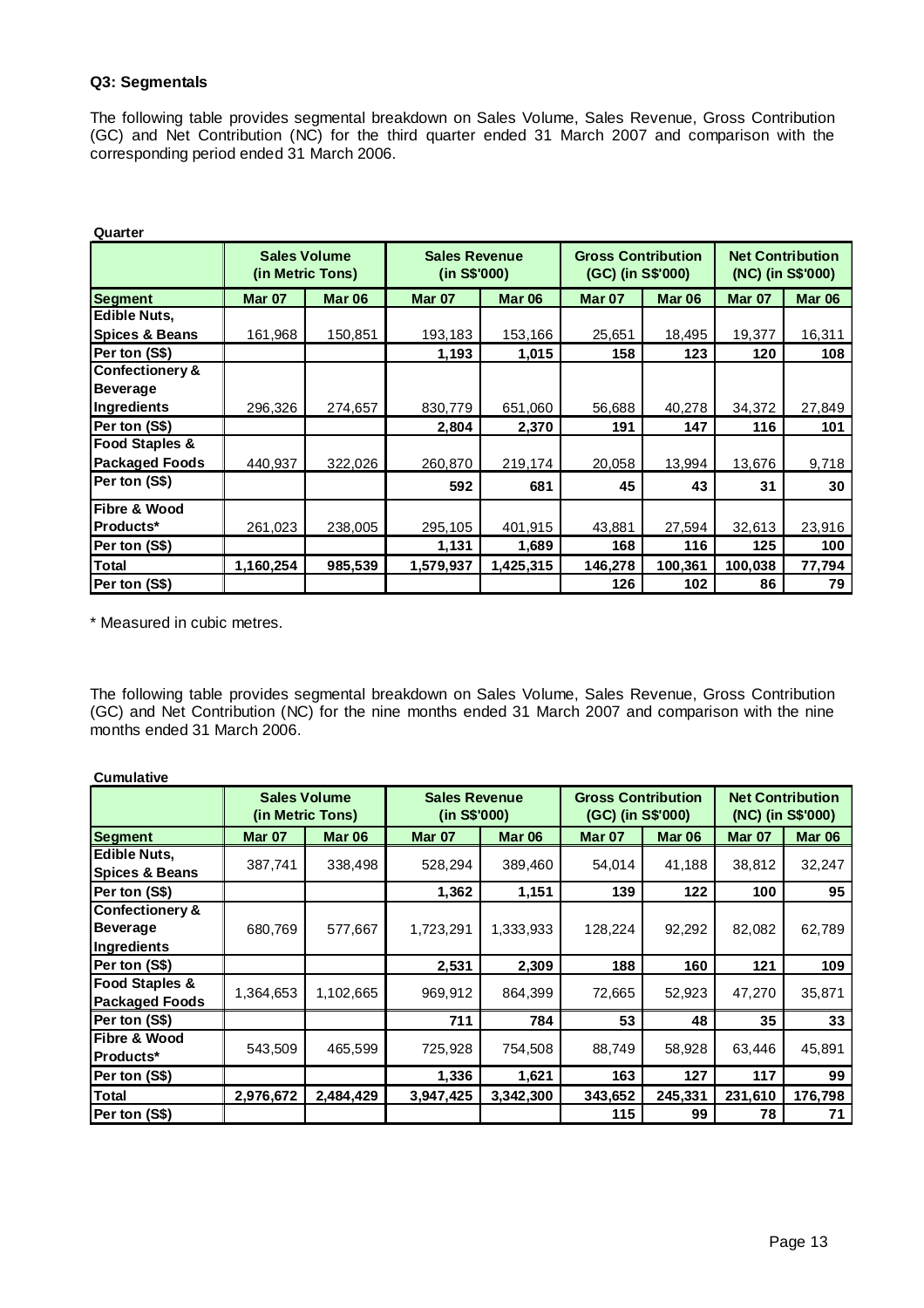We continued to make good progress in executing our strategy in FY2007 across all our four business segments. The progress made during FY2007 is highlighted below:

## **Edible Nuts, Spices & Beans**

The Edible Nuts, Spices & Beans segment recorded a volume growth of 7.4% in Q3 FY2007 and 14.5% in 9M FY2007. Net Contribution also recorded a strong 18.8% growth to S\$19.4 million in Q3 FY2007 and a 20.4% growth to S\$38.8 million for 9M FY2007.

All products under this segment performed well during 9M FY2007. Cashew volumes from most of our origins including India, Vietnam and West Africa were strong while peanut volumes grew as much as 158% due to the Group's presence in all the major peanut producing and exporting countries. The Group's recent acquisition of 100% interest in Universal Blanchers, the world's largest independent peanut blancher and ingredient processor in the US, is expected to enhance peanut growth moving forward. Spices including pepper and sesame performed well in terms of a successful entry into new product, dehydrates sourced from China, as well as improved sesame market share in Turkey and the Middle East and penetration into South Korea, new market. Growth from Pulses and Beans came from wider reach into key origins like the US and China and strong redistribution network in large markets such as India, South Africa and Algeria.

#### **Confectionery and Beverage Ingredients**

Sales Volume and NC in the Confectionery & Beverage Ingredients segment grew 7.9% and 23.4% respectively in Q3 FY2007. Sales Volume and NC growth during the cumulative first nine months were 17.8% and 30.7% respectively.

Market demand for Arabica coffee was sluggish due to market expectation of a larger crop in South America, resulting in a lower than expected coffee volume growth during Q3 FY2007.

Cocoa volumes continued to grow with increase in Vendor Managed Inventory contracts secured with key customers during Q3 FY2007 and higher market share in the US.

### **Food Staples and Packaged Foods Business**

Sales Volume and NC for the Food Staples & Packaged Foods segment grew 36.9% and 40.7% respectively in Q3 FY2007 compared to Q3 FY2006. On an aggregate nine month basis, Sales Volume and NC growth were 23.8% and 31.8% respectively.

The improvement in Sales Volume came largely from Sugar, Dairy Products and Packaged Foods. Sugar volume rose by 89% during 9M FY2007 as a result of higher export from India into Middle East, larger volumes from Brazil arising from the expansion of pre-financing arrangement with sugar mills there and increased sales into Russia and its neighbouring CIS countries.

Dairy Products volume grew 90% during 9M FY2007 in spite of the ban of dairy export by India and supplier default situation in Argentina. This was because of the Group's strong supply arrangements from other origins in Eastern and Western Europe, and the US. On the marketing side, distribution has been enhanced in Russia, Belarus and Egypt.

#### **Fibre and Wood Products**

The Fibre & Wood Products segment experienced 9.7% growth in Sales Volume and 36.4% in NC in Q3FY2007. For the first nine months, the segment saw 16.7% growth in Sales Volume and 38.3% in NC.

Cotton sales volume grew lower than expected at 15% in 9M FY2007 due to a sharp drop in China imports following a bumper domestic crop and a new sliding scale quota. Volume growth came mainly from market share gains in Turkey, Thailand and Bangladesh during the quarter as well as participation in the domestic cotton distribution in India and Brazil.

In Wood Products, sales volume increased 20% in 9M FY2007 as a result of greater sourcing volumes and market reach. The new facility for manufacturing high value flooring products is being set up in China and is expected to contribute to better margins moving forward.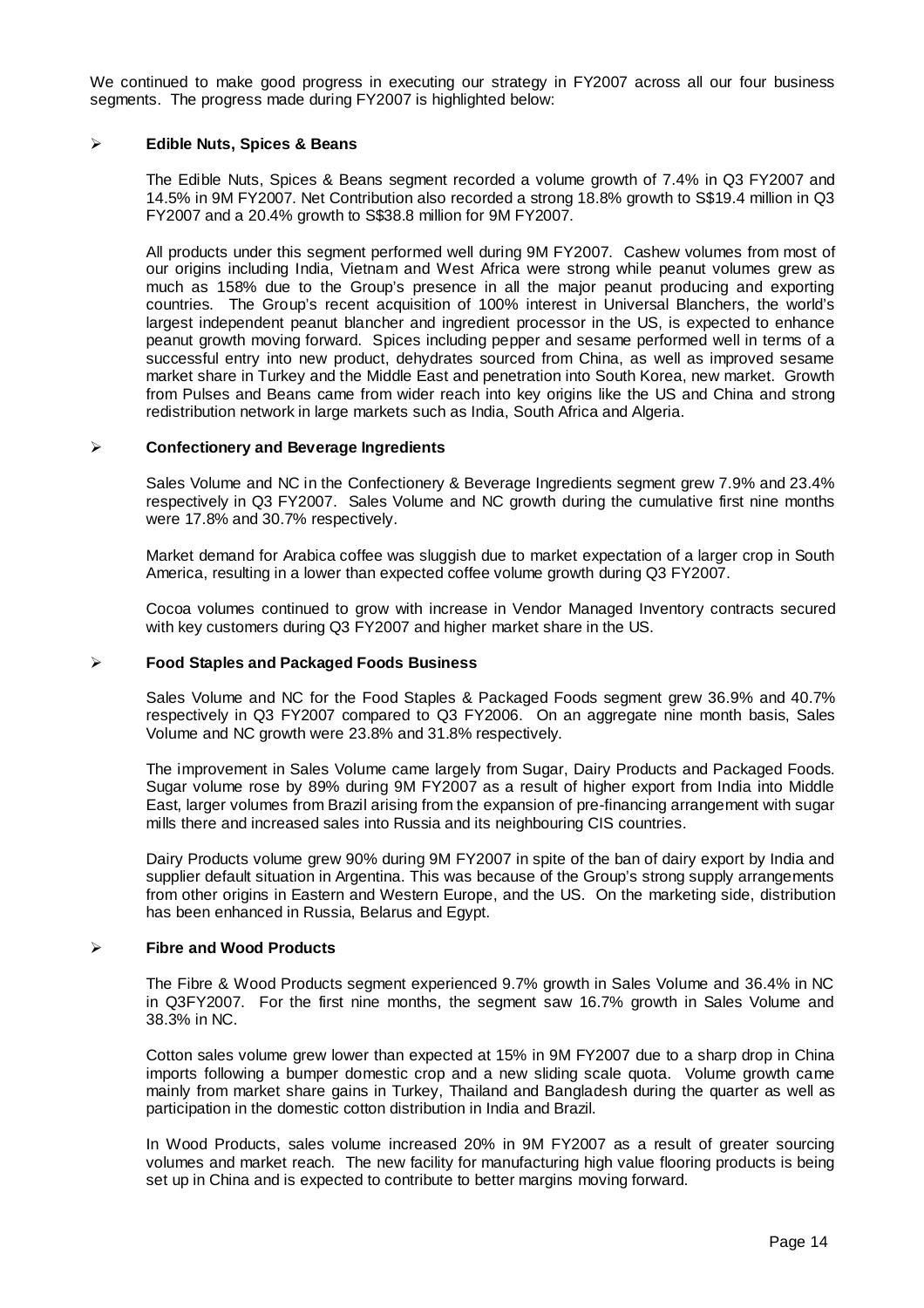## **Costs and Expenses**

- Q3FY2007: SG&A increased by 30.5% to S\$54.9 million in Q3FY2007 over the corresponding period in FY2006. Increase in SG&A at 30.5% was higher than our growth in underlying Sales Revenue of 10.8% resulting in our operating leverage coming down. SG&A/Sales ratio increased from 2.95% in Q3 FY2006 to 3.48% in Q3FY2007.
- 9MFY2007: SG&A increased by 34.7% to S\$143.9 million in 9MFY2007 over the corresponding period in FY2006. Bulk of the increase in the SG&A has been contributed by increase in manpower costs of 57% and other operating expenses of 21% due to accelerated expansion in South America, China and Russia. Increase in SG&A at 34.7% was higher than our growth in underlying Sales Revenue of 18.1% resulting in our operating leverage going down. SG&A/Sales ratio increased from 3.20% in 9MFY2006 to 3.65% in 9MFY2007. This has resulted in some unused capacity in the current year and we expect these investments to pay off during the next 2 years.

### **Profit before tax**

- Q3FY2007: For the quarter ended 31 March 2007, Profit before tax increased by 26.3% to S\$45.1 million compared to S\$35.7 million for FY2006.
- 9MFY2007: For the nine months ended 31 March 2007, Profit before tax increased by 25.4% to S\$87.7 million compared to S\$69.9 million for FY2006.

### **Taxation**

- Q3FY2007: Taxes increased to S\$4.7 million for Q3FY2007 as compared to S\$4.4 million for Q3FY2006.
- 9MFY2007: Taxes increased to S\$9.2 million for 9MFY2007 as compared to S\$8.0 million for 9MFY2006.

### **Profit after tax**

- Q3FY2007: Net Profit after Tax increased by 29.1% to S\$40.3 million for Q3FY2007 from S\$31.3 million in Q3FY2006.
- 9MFY2007: Net Profit after Tax increased by 26.8% to S\$78.5 million for 9MFY2007 from S\$61.9 million in 9MFY2006.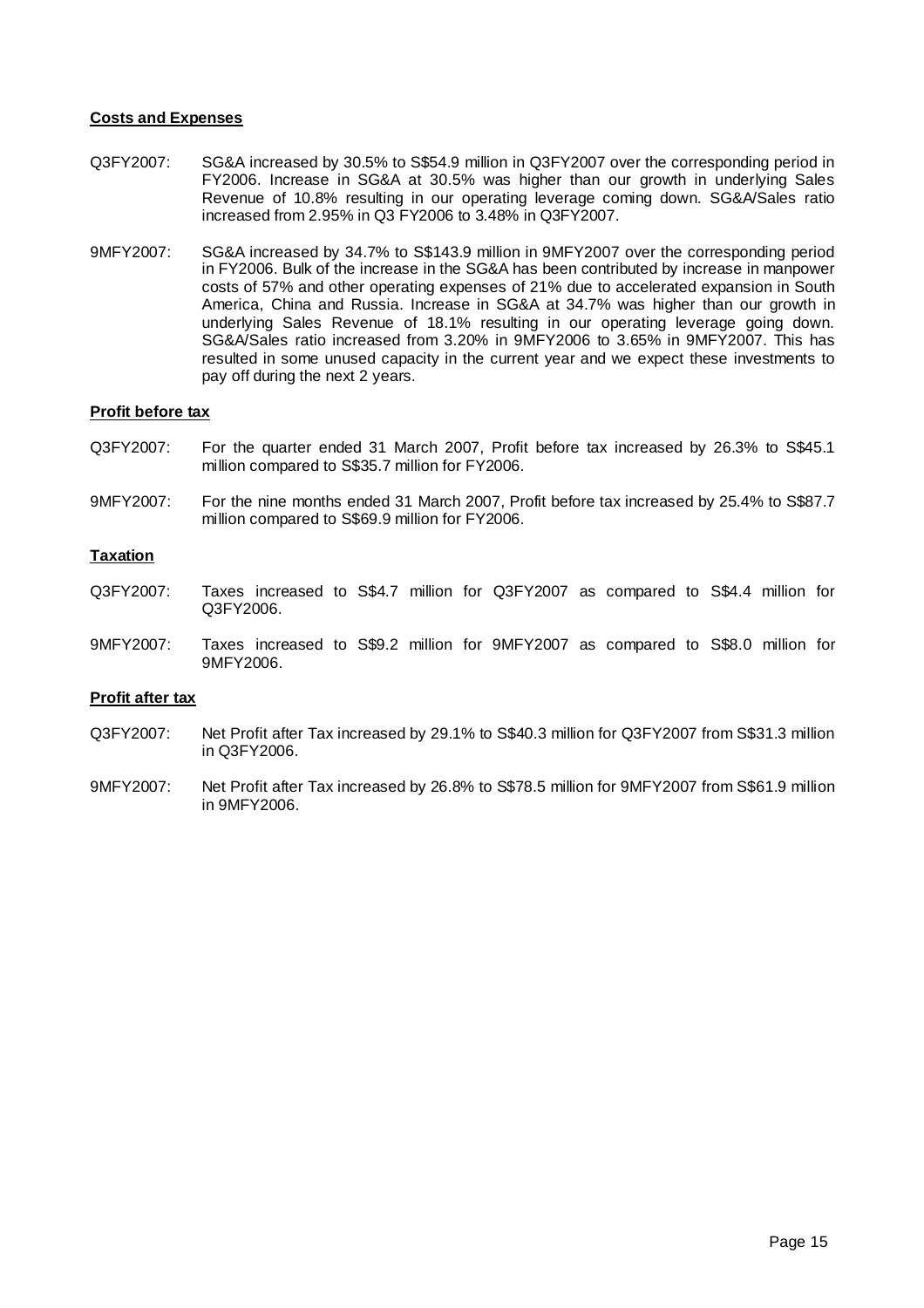## **Balance Sheet & Cash Flow**

### **Equity and Reserves**

Total equity and reserves decreased by 10.1% from S\$488.0 million as of 30 June 2006 to S\$438.6 million as of 31 March 2007.

There has been a net reduction of S\$113.0 million to the equity related to the revaluation of financial derivatives used for hedging purposes, with corresponding impact on both Current Assets and Current Liabilities under "Fair value of derivative financial instruments," under the requirements of FRS 39. The main reason is due to unrealized losses on derivatives because of increasing market value of the underlying commodities (mainly cocoa). Under the requirements of FRS 39, these unrealized losses will flow through the profit & loss statement as and when the sale of physical stocks (being the hedged items) is recognized. These unrealized losses are related to effective hedging instruments and are expected to be offset by equivalent gains from the underlying physical transactions. Therefore, these adjustments are not expected to have any material impact to the profitability of the company.

## **Fixed Assets**

Investments in fixed assets amounted to S\$30.2 million for the nine months ended 31 March 2007. The investments were mainly in processing factories, packaging plants, warehousing and logistics in Brazil, China, Tanzania, Gabon, Vietnam, Zimbabwe and Nigeria.

## **Current Assets**

### *Debtors Analysis*

Debtor days in Q3FY2007 increased by 6 days to 42 days as compared to 36 days as at 30 June 2006. 68.9% of debtors were either against Letters of Credit or against documents with the bank for collection. The quality of debtors remains good and no additional bad debt provision has been made during this quarter.

## *Stocks*

Stock turnover days reduced marginally by 2 days to 90 days as compared to 92 days as of June 2006. There was an increase in stock value by S\$166.2 million to S\$1,180.1 million from S\$1,013.9 million as on 30 June 2006. 83.1% of the stocks were sold forward to customers or hedged using financial derivatives. The price exposure on the balance inventories are actively managed through both volume and tenor limits as per our risk management policies.

### *Advance to Suppliers*

Advances to Suppliers went up by 2 days to 17 days in Q3FY2007 as compared to 15 days as of June 2006. The increase reflects the seasonality of the business, as October to March period is the cropping season for most products in the northern hemisphere countries and advances are provided to the suppliers at the beginning of the season, which are then recovered from the deliveries as the season progresses.

### *Borrowings*

Borrowings increased to S\$1,898 million as of end of March 2007 from S\$1,477 million as of end June 2006. The increase in borrowing to fund additional working capital during this period is normal due to seasonality and increased level of activity across all product segments.

## *Cash and Fixed Deposits*

Cash and Fixed Deposits decreased by 20.3% to S\$236.2 million as on March 2007 from S\$296.2 million as on June 2006.

9. Where a forecast, or a prospect statement, has been previously disclosed to shareholders, any variance between it and the actual results.

There was no forecast made by the company.